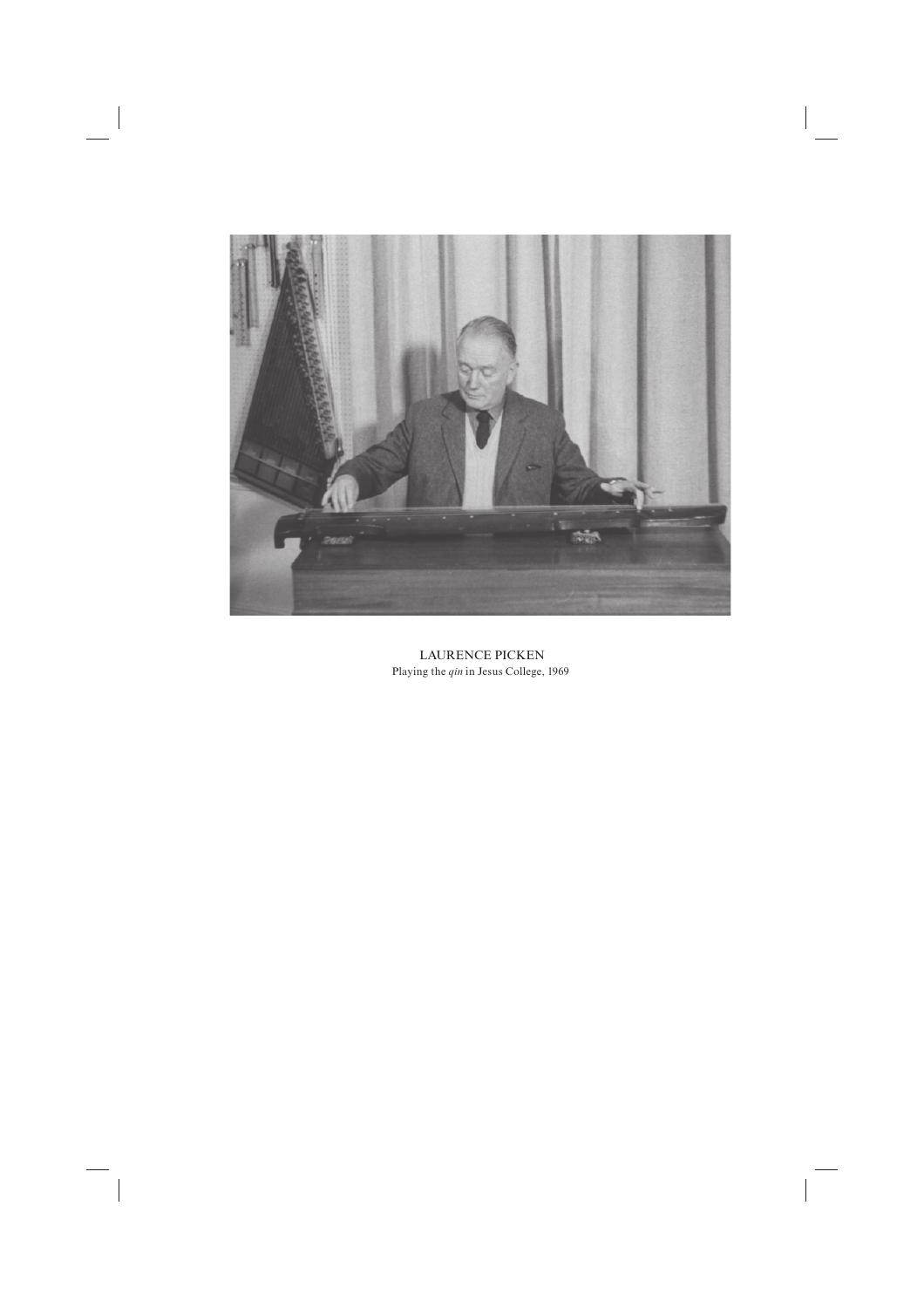# Laurence Ernest Rowland Picken 1909–2007

IN JANUARY 2009, the University of Cambridge inaugurated its eighthundredth anniversary celebrations with a spectacular light show, in which images depicting the university's finest achievements in science and the arts were projected in vibrant colours and at immense size onto the façade of its central buildings. Beside the scientific discoveries of Newton, Harvey, Darwin, Hawking and others were images reflecting some of the university's contributions to the arts and humanities, including music. As the Fitzwilliam Virginal Book scrolled soundlessly up the Senate House wall, a page from a sixteenth-century Japanese lute manuscript filled the façade of the Old Schools. This image, from a manuscript in the Laurence Picken collection of *gagaku* manuscripts in the University Library, was a fitting acknowledgement of the work of a Cambridge scholar who had contributed to both the sciences and the humanities, and had in particular pioneered a radical transformation in musical perspectives. It was his own centenary year.

## Early years

Laurence Ernest Rowland Picken was born in Nottingham on 16 July 1909. His father, Ernest Frederick Picken, was a skilled sheet-metal worker and garage manager; his mother, Rosa Louisa Bevan, a teacher. Laurence attributed his musical interests to his mother's family, of Welsh origin and many of them musical: his aunt, Alice Matilda Bevan, taught him piano from the age of four. This was presumably the origin of his later life-long

 *Proceedings of the British Academy*, **166**, 227–255. © The British Academy 2010.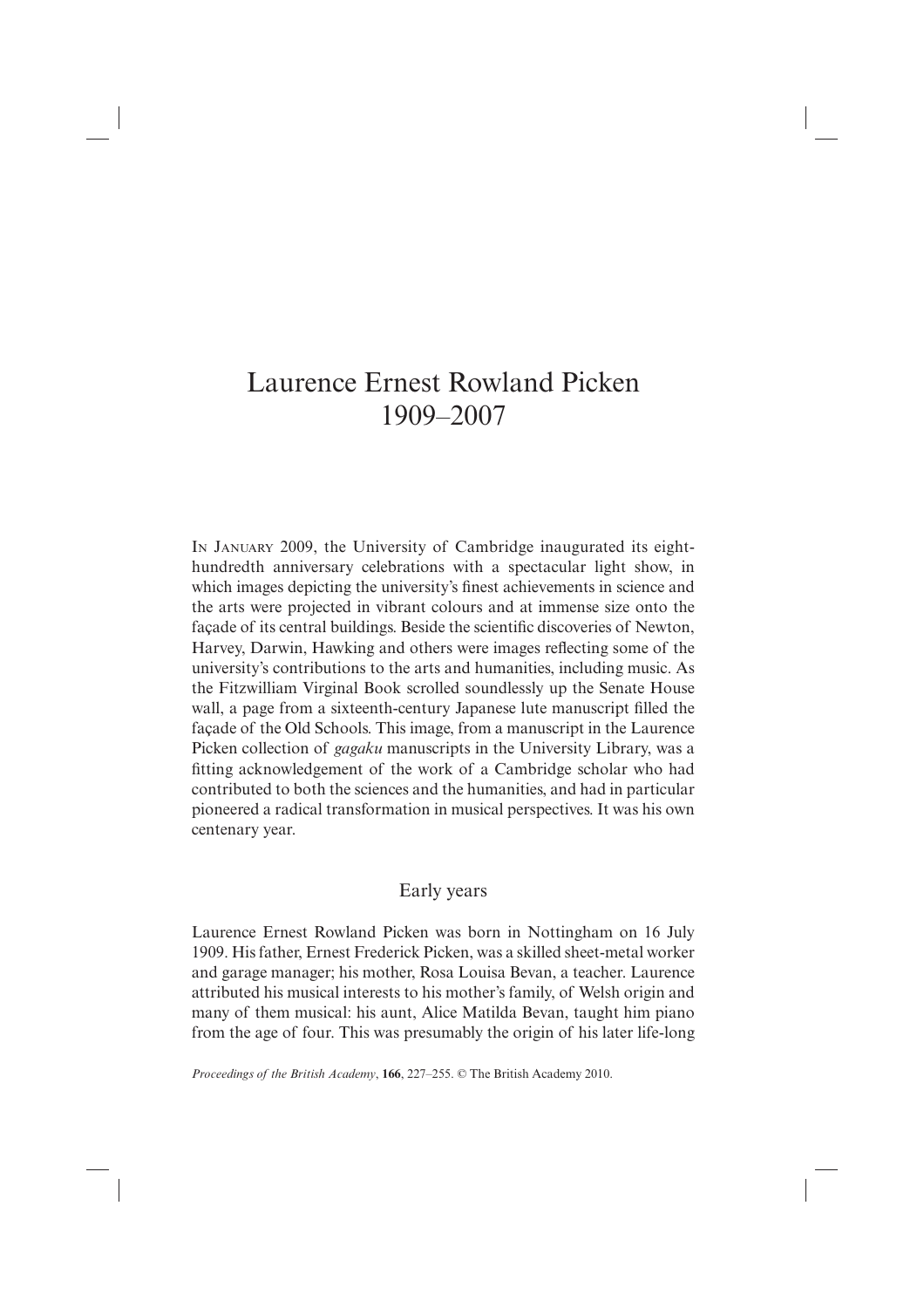passion for the music of J. S. Bach; he also played Mozart Piano Concertos and the Liszt Sonata. Similarly his later interest in Chinese and Japanese culture started at home, in his mother's renditions of songs from the *Mikado*, and in the current fashion for Chinoiserie, of which the family owned many samples owing to an uncle's naval service on the 'China station'.<sup>1</sup>

Although music was not thought a suitable career for a boy, Laurence was evidently expected to pursue the humanities, until serendipity—on the first of many such occasions in his life—intervened. He and the biology teacher at his secondary school—Waverley Road School, Birmingham travelled to school each morning on the same tram. The result was a fascination for biology that led, in 1928, to an Open Major Scholarship to Trinity College, Cambridge, in Natural Sciences, the first such scholarship ever won by a pupil of the school. He read Zoology, Chemistry and Botany for Part I of the Natural Sciences Tripos, and specialised in Zoology for Part II, obtaining a First in both parts and winning the Frank Smart Prize for Biology.

Picken was clearly poised for a brilliant career as a zoologist, but he had not neglected his other interests. The musician in him had found expression in college Musical Society concerts, and in his first term, on a visit to Heffers Bookshop, he had found and bought a Chinese grammar and a parallel text. By 1930 he was reading the *Shi Jing* (*Book of Songs*) in Chinese, but he had never heard Chinese spoken until he met a Chinese research student, Feng Depei (later Professor T. P. Feng, one of China's most eminent physiologists), who read to him from the *Shi Jing*. Picken asked if there were any books on music in Chinese, and Feng obtained

<sup>1</sup> I have derived much information for this memoir from two extended published interviews. (1) Half a Life: a Zoologist's Quest for Music. The Life and Work of Dr Laurence Picken, Video film, 50 mins., colour, produced and presented by Dr Carole Pegg (Cambridge: Cambridge University Audio Visual Aids Unit and Museum of Archaeology and Anthropology); hereafter *Half a Life.* (2) Frank Kouwenhoven, 'An interview with Laurence Picken: bringing to life tunes of Ancient China', *CHIME* 4 (1991), 40–65; hereafter Kouwenhoven, *Interview*. I have also benefited from a number of memoirs published at the time of Picken's death, especially: (1) an address given by Professor Stephen Heath at a memorial service held in Jesus College Chapel on 9 June 2007, reprinted in the *Jesus College Annual Report* (2007), pp. 104–7, hereafter Heath, *Address*; (2) R. J. Skaer, 'Laurence Picken: Cambridge biologist who applied his enormous erudition to the study of Oriental music', *The Independent*, 31 March 2007, hereafter Skaer, 'Laurence Picken'; (3) Michael Good, 'Laurence Picken: scholar of catholic pursuits who was equally at home with invertebrate excretory systems and 8th-century Chinese music', *The Times*, 24 March 2007, p. 77 (unattributed), heareafter Good, 'Laurence Picken'. I also thank Dr Frances Willmoth for assistance in accessing papers in the Jesus College archive, and Professor Allan Marett, Mr Michael Good, Dr Carole Pegg, and Professor Stephen Heath for their comments on a draft of this memoir.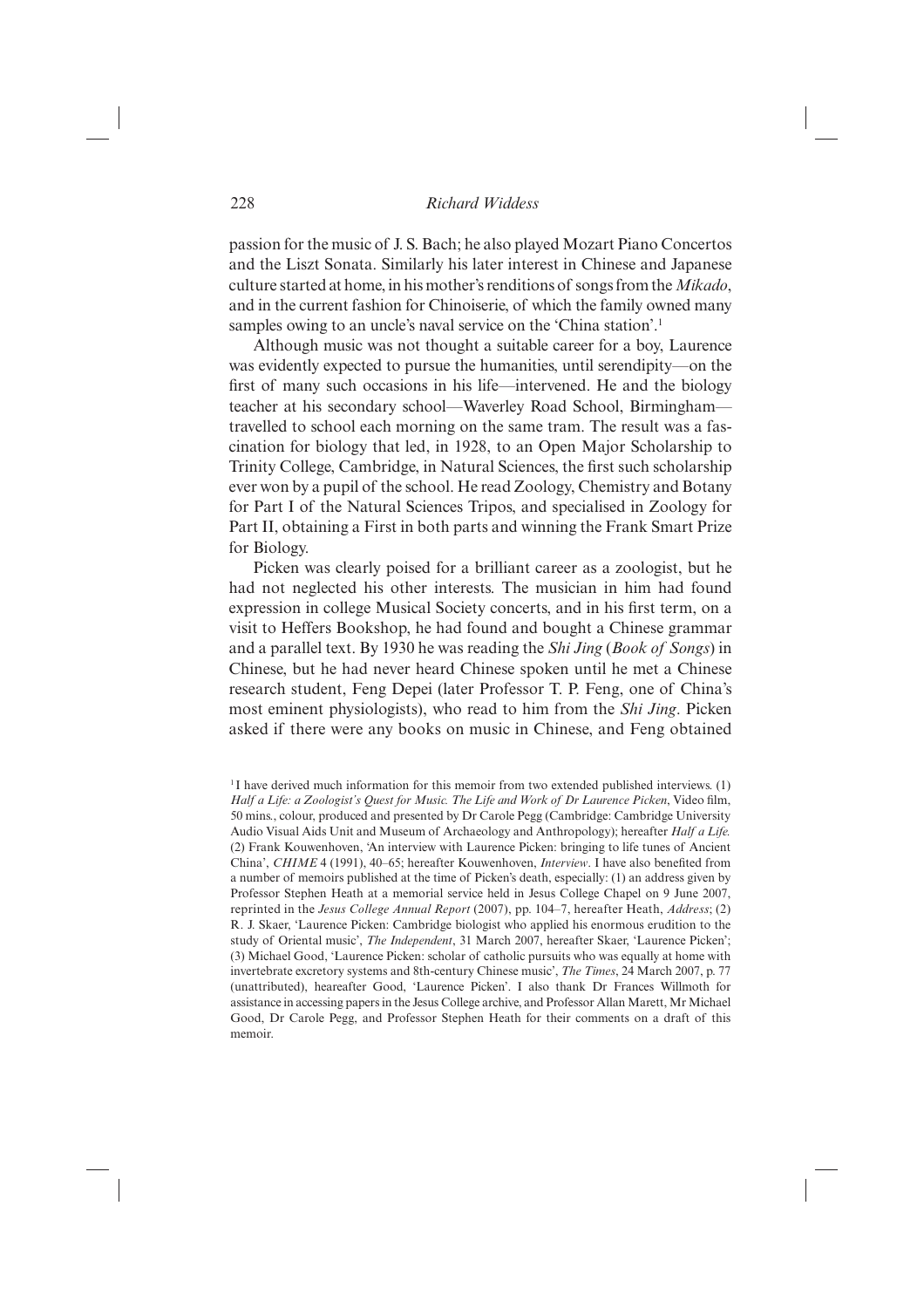for him, from China, a copy of *Zhongyue xunyuan*, which Picken found 'immensely valuable'. Evidently the musical character of the *Shi Jing* texts, and of the language itself, had impressed Picken from the start, before hearing a note of Chinese music; he returned to the *Shi Jing* in several of his later musicological writings, even though the original melodies of the songs do not survive.

The 1930s, however, offered little opportunity for Picken to further his interest in Chinese music. His main musical activity seems to have been composition: he wrote piano pieces that were forward-looking in idiom, and songs dedicated to his aunt, Alice Bevan; the discovery of Walt Whitman's poetry resulted in five Whitman songs composed in 1934.

Meanwhile he embarked on Ph.D. research in the Zoology Laboratory at Cambridge; the thesis, completed in 1935, on urine production in invertebrates, took him to the structures and chemical processes of life at the microscopic and molecular levels. Aquatic species provided valuable material for his research, and that same year he was awarded a grant 'towards the expenses of an expedition to investigate the freshwater ecology of the southwest Balkans'. He returned each Long Vacation until 1939 to Lake Ohrid in Yugoslavia, where he may have encountered local folk-music for the first time, as well as the freshwater *Ciliata*.<sup>2</sup>

Picken's scientific interest focused on the relationship between the properties of living materials and their molecular structure, and in particular the role of high polymers in this relationship. Although unsuccessful in obtaining a research fellowship at his Cambridge college, he was enabled by a Rockefeller Fellowship (1936–7) to work for two years at the École de Chimie, Geneva, with Professor Kurt Meyer, using state-of-theart X-ray crystallography techniques to investigate the thermoelastic properties of living muscle, and of natural and synthetic long-chain polymers. A Francis Maitland Balfour Studentship at the Department of Zoology, Cambridge (1936; renewed 1939) supported further research on the structure and orientation of long-chain molecules as determinants of cell shapes. He travelled not only to Lake Ohrid but also to research stations in Ambleside and Hamburg, and to the Friesian Islands; he became fluent in the German language, and started to develop a theory of 'the fine structure of biological systems'.3 But political events, which he must have witnessed on a visit to Germany in 1939, were about to interrupt the

<sup>2</sup> Heath, *Address.*

<sup>&</sup>lt;sup>3</sup> The fine structure of biological systems', *Biological Reviews of the Cambridge Philosophical Society* 15 (1940), 133–67.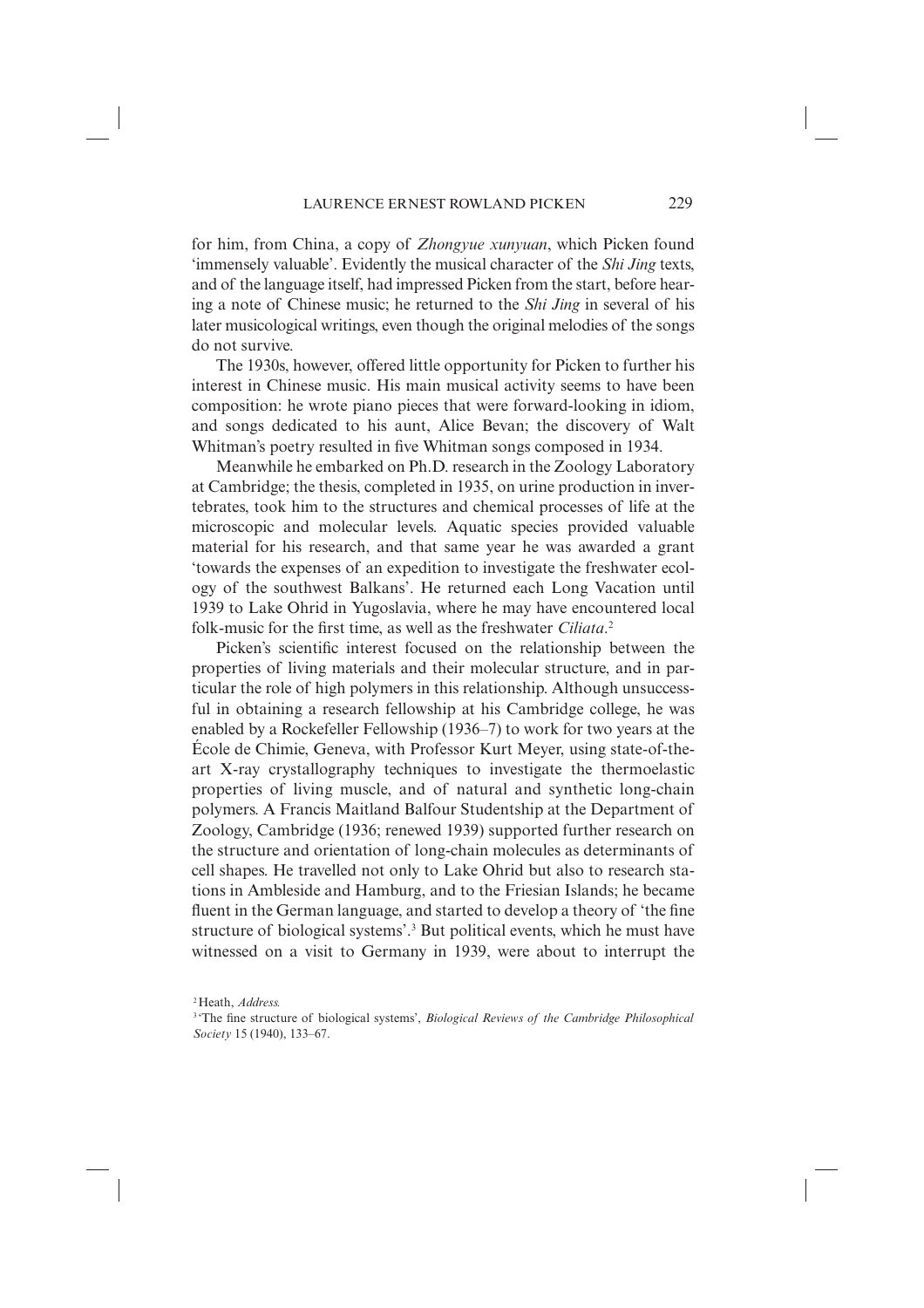smooth course of his scientific career. The oubreak of war found him delayed by influenza at Lake Ohrid. He returned to Geneva in time to escape home to England on the last sealed train to Calais.

#### The war years 1939–1945

Back in Cambridge, Picken was put in charge of the Eastern Region Blood Transfusion Laboratory, entrusted with preparing filtered, sterile, human serum for transfusions for war casualties. The work was 'not intellectually demanding', although he improved its procedures; and it evidently left him with energy to pursue his zoological, musical and Sinological interests.

Despite the war conditions, his translation of Kurt Meyer's *Der Aufbau der hochpolymeren organischen Naturstoffe*, a 700-page survey of a rapidly changing field, appeared in 1942 under the title *Natural and Synthetic High Polymers*.<sup>4</sup> This publication—which had to be completely revised for the second edition in 1950, so rapidly did the subject develop during the 1940s—epitomised Picken's overriding interest in structure, and his belief that biological structures were to be understood at the molecular level. The preface to the 1942 edition (signed by both Meyer and Picken) explains this view:

The common meeting-ground of chemists and biologists in high polymer chemistry is that of morphology. Since the day when, as a result of development of x-ray analysis, chemical formulas ceased to be symbols on paper and became models in three dimensions, the chemist has become more and more accustomed to think in terms of what may be called morphologic chemistry. To the biologist, who observes that both shapes and properties of cells and cell components reflect their molecular organization, it seems likely that morphologic chemistry may prove to be the chemistry of morphology. It is for him now to consider biological structure and organization in their high polymer guise and to formulate for himself the questions which high polymer chemistry will go far toward answering.

Picken's work at the frontiers of chemistry and biology was ambitious: 'He was before his time here,' wrote a later collaborator, 'and it is only in recent years that it has proved possible to achieve the insights he aimed at.'5 But with the biographer's luxury of hindsight, it is possible to note

<sup>4</sup> Kurt H. Meyer, *Natural and Synthetic High Polymers: a Textbook and Reference Book for Chemists and Biologists*, trans. L. E. R. Picken (New York, 1942).

<sup>5</sup> Skaer, 'Laurence Picken'.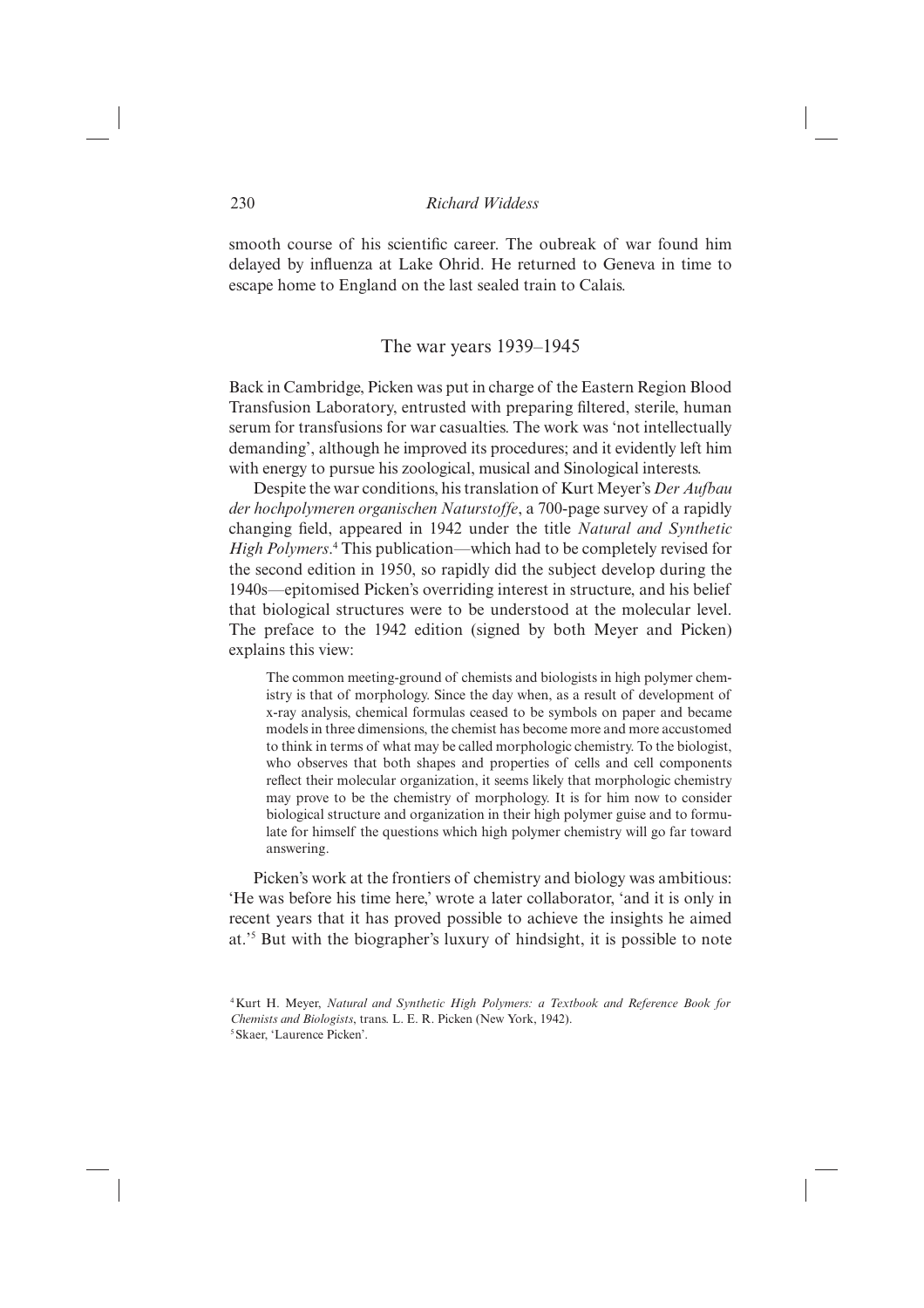here many of the hallmarks of Picken's later work in both science and musicology. There is the focus on the morphology, structure, properties and organisation of materials, and the interconnectedness of fine structure with large systems, that later characterised his organological and historical musicological work; the perception that phenomena in one scientific domain could be explained in terms of another, provided the scientist was prepared to cross disciplinary boundaries, as he himself did with such distinction; an appreciation of the implications of current developments for the future direction of research, and a willingness to venture predictions as to what might be discovered; the assumption that research is a discovery process arising from the pursuit of appropriately formulated questions susceptible of being answered; and a view of the purpose of scholarship on the grand scale as the synthesis of existing knowledge, as a service to the scientific community, and as a foundation for future research and discovery.6

This broad, cross-disciplinary vision of research would inform his later major works, but meanwhile expressed itself in smaller publications. In 1944 there appeared Picken's first contribution to musicology, entitled 'Bach quotations from the eighteenth century'.7 A survey of over one hundred printed books on music published in Germany in the eighteenth century had yielded twenty that contained quotations of the music of J. S. Bach, with or without attribution; but these had been overlooked by current, mostly German-language, Bach scholarship. Picken offers a service to musicological scholarship by meticulously indexing and identifying these quotations; but the intention is not merely to add in a minor way to the documentation of Bach's music, but also to draw the larger conclusion that the composer's works, even unpublished ones, must have been more widely known in the eighteenth century than was commonly supposed. As always with Picken, the focus on minutiae is at the service of broad questions.

The article is remarkable for the confidence and maturity of its musical scholarship: Picken later described himself as a 'reasonably welltrained biologist' but 'an *Autodidakt*' in musicology. His interest in Bach scholarship was fuelled by his habit of playing the keyboard works daily. Events in Germany in the 1930s had brought to British shores refugee German–Jewish booksellers from whom Picken had obtained many of the eighteenth-century volumes, by Mattheson, Kirnberger, Marpurg and

<sup>6</sup> Many of the same ideas can be traced in his 1940 article 'Fine structure in biological systems'.

<sup>7</sup>*Music Review*, v (1944), 83–95.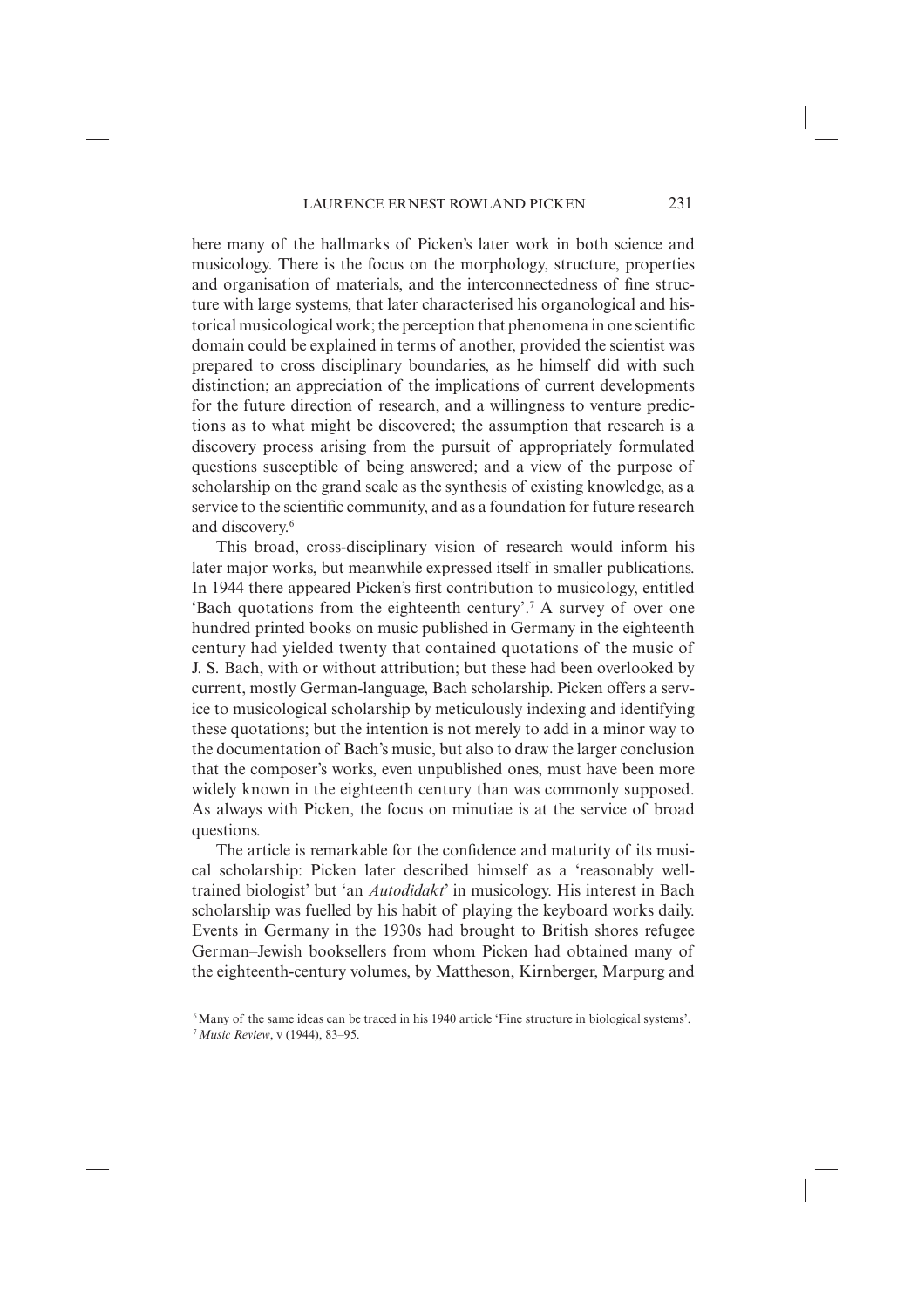others, on which the article is based;<sup>8</sup> and the article acknowledges a deep debt to an outstanding German–Jewish collector of eighteenth century musical documents, Paul Hirsch, who had escaped with his collection to Cambridge before the war, and made it available there to interested scholars.9

A second musicological article, published in 1950, which also acknowledges Hirsch's help, extended Picken's researches into the relationship between C. P. E. Bach's music and that of his father, and is a piece of detective work that rests not only on archival research but also, crucially, on a comprehensive knowledge of the music of J. S. Bach, and a keen aesthetic appreciation of its style and artistic qualities.10 The article originated as a lecture to the Royal Musical Association that was illustrated with performances at the keyboard by Picken himself. It was, however, to be his last publication in the field of Western art-music. The skills that he had developed in the analysis of musical documents were to be deployed in another direction.

That direction had begun to emerge in 1944, in a sequence of formative events that, in combination, marked a crucial turning point. Picken had revived his interest in China by attending the lectures of the Sinologist and linguist Gustav Haloun, another of the many refugees from Europe brought to Cambridge by the fortunes of war. This course went far beyond the elementary grammar that it was supposed to cover, with Haloun lecturing (to Picken and one other student) on epigraphy, classical Chinese, ancient phonetics, and national minorities and their languages; Picken later said that it was his first encounter with a great scholar of the humanities.<sup>11</sup> Picken's interest in China led unexpectedly to an invitation to join the British Council Scientific Mission to China, as Biological Assistant, under the leadership of another Cambridge scientist with China interests, Joseph Needham. This invitation in turn precipitated Picken's election to a Fellowship in Natural Sciences at Jesus College, Cambridge. Though he could not formally take it up until his return to Cambridge, he was inducted in time to arrive in China as a Fellow of the college. His sole previous encounter with that college had been to give a keyboard recital there, during which the Fellows had taken the opportunity of observing him.

 <sup>8</sup> This collection was later presented to Cambridge University, and is held in the Pendlebury Library in the Faculty of Music.

 <sup>9</sup> Information from Michael Loewe.

<sup>10 &#</sup>x27;A fugue by "Bach"', *Proceedings of the Royal Musical Association*, 76 (1949–50), 47–57.

<sup>11</sup> Kouwenhoven, *Interview*; Heath, *Address*. Picken also studied vernacular Chinese at SOAS in 1944.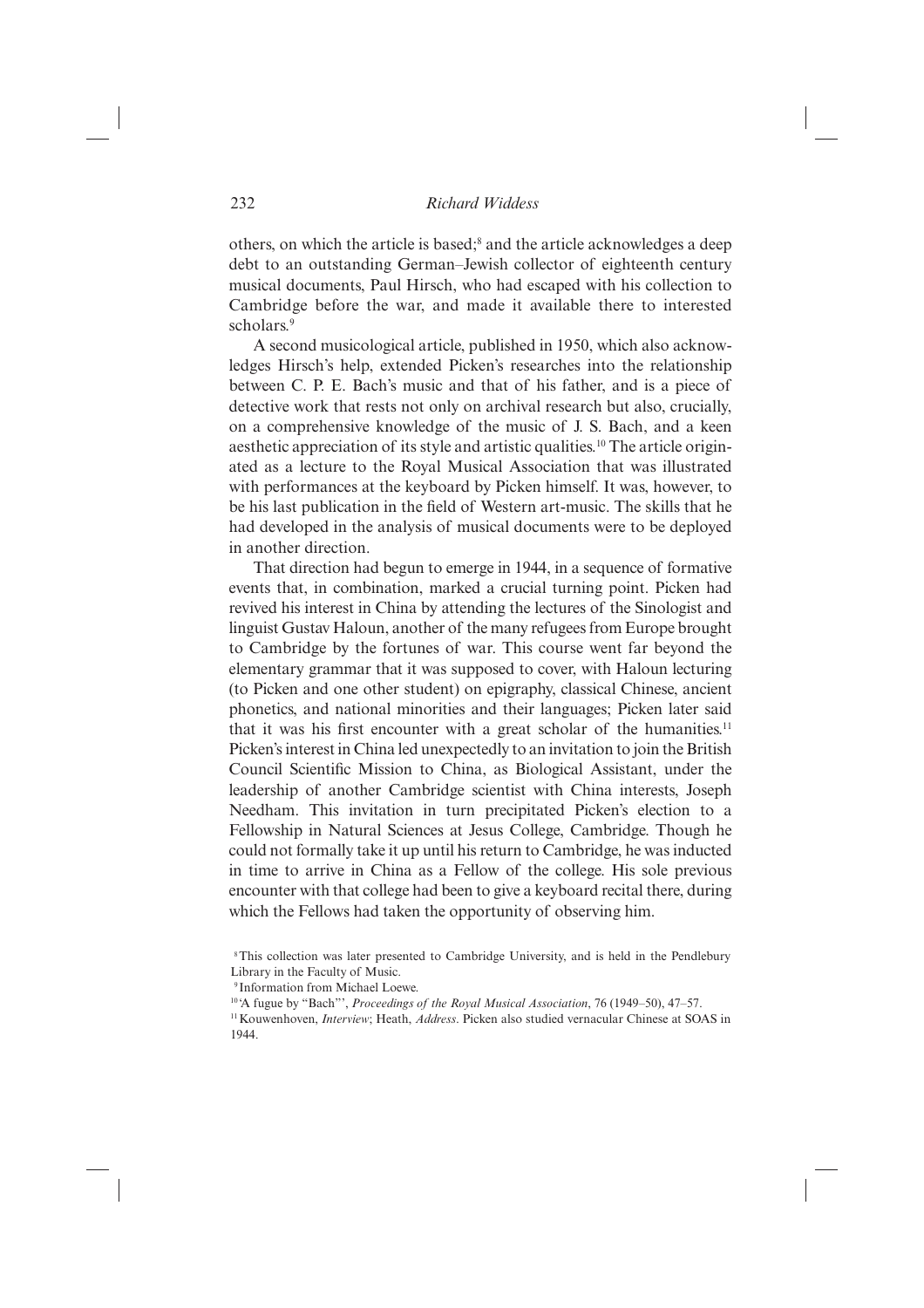Travelling to China in September 1944 was no easy matter: it involved a flight from Calcutta to Kunming, where he was met by Needham and his wife, and a hazardous road journey to Chongqing, in the course of which their RAF lorry, driven by Needham, fell into a ditch and had to be abandoned overnight. Picken's role in Chongqing was that of general biologist, visiting institutions and giving talks on such subjects as 'twinning in domestic animals'. Picken later recalled his admiration for the Chinese scientists who, having fled the Japanese forces over immense distances, had set up makeshift laboratories and equipment with great resourcefulness, even converting windowpanes, broken by air raids, into microscope slides. He also appreciated the warm collegiality among Chinese and British staff of the Mission.<sup>12</sup> He was less impressed by Needham's style of leadership. As a recent biography of Needham has revealed,13 Picken's letter to a friend in the British Council, expressing distaste at Needham's high-handed and nepotistic behaviour, was intercepted by Needham and caused a serious rift. But this was to heal, a decade later, when Picken wrote a generous review of the first volume of Needham's *Science and Civilization in China* (Cambridge, 1954) and advised on the music section of a subsequent volume. Picken frequently corresponded with Needham thereafter, and Needham later praised his contribution to the Scientific Mission: 'He was a great success ... one of the best of our group.'<sup>14</sup>

Picken lost no time in immersing himself in the local musical culture. On his first evening he and the Needhams attended a concert arranged by the Dutch Sinologist Robert van Gulik, which may have been the first opportunity he had had to hear Chinese music at first hand. He was especially captivated by the music of the long zither *qin*, with its resonant tone and subtle ornamentations. This response was to lead to many encounters. The next day Needham accompanied him to a bookshop in which he found and purchased a *qin* manual, *Qinxue Rumen* (1864). An instrument was made for him, and he began to take lessons, practising every day. The *qin* repertoire gradually unfolded to him, as Bach's '48' had done earlier, and gave him equal satisfaction: 'Playing [*qin*] improved my sense of pitch and extended greatly my conception of music—of sound, form and structure' 15 (note the emphasis on morphology, in music as in zoology). He took weekly *qin* lessons throughout 1945, became the first non-Chinese

<sup>12</sup> Kouwenhoven, *Interview*.

<sup>13</sup> Simon Winchester, *Bomb, Book and Compass: Joseph Needham and the Great Secrets of China* (London, 2008), pp. 166–8.

<sup>14</sup> A short interview with Needham is included in *Half a Life.*

<sup>15</sup> Kouwenhoven, *Interview.*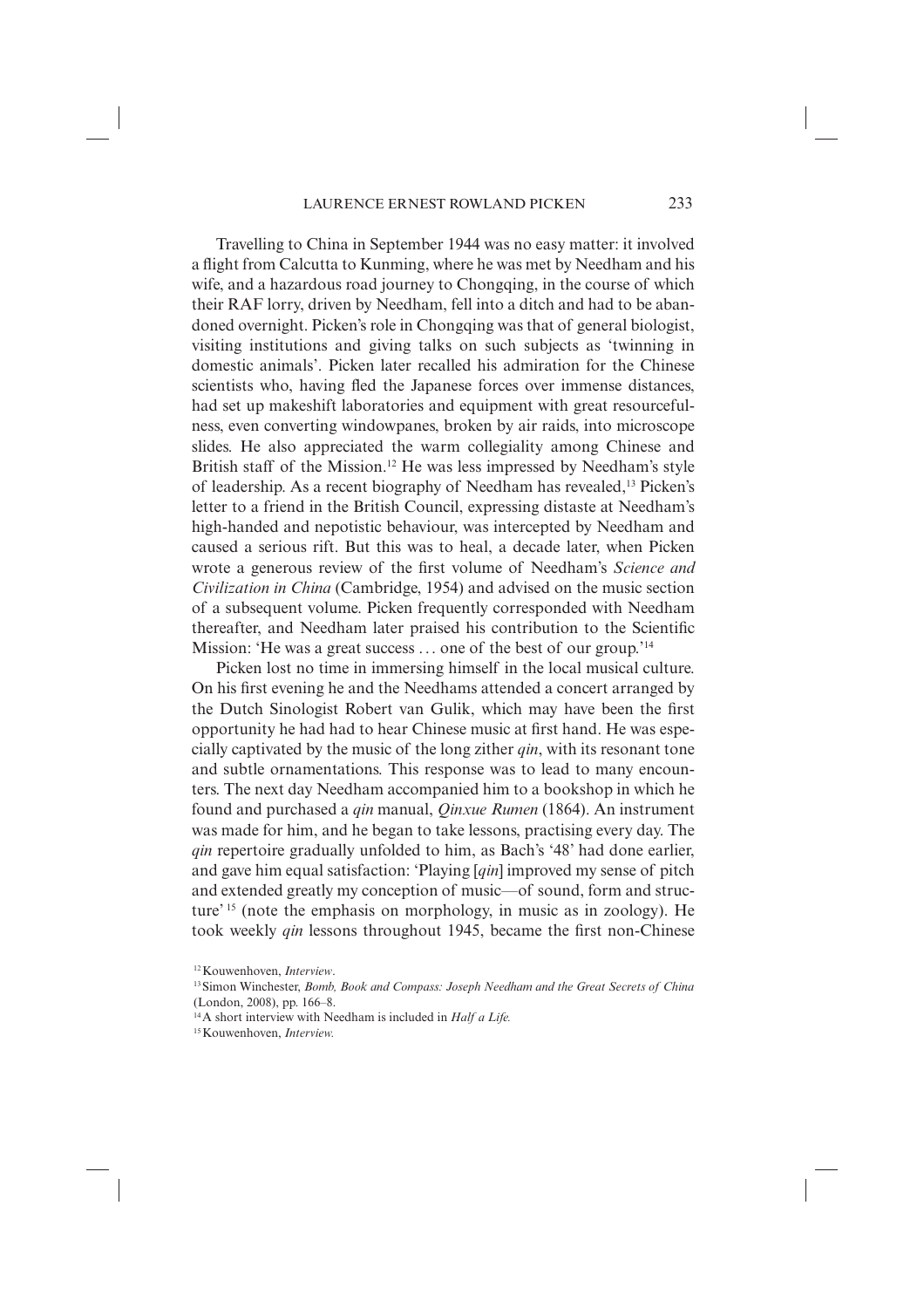member of the Chongqing *qin* society, and, with Van Gulik's help, visited a famous *qin* scholar Pei Tiexia, to hear him play on two, thousand-yearold instruments: 'At times I wish I had been able to stay with him, as his pupil, but I had to go back to Cambridge.'16 This was a decade before Mantle Hood advocated learning to perform as a research method in ethno musicology. Later he would tell of playing *qin* in mountain-top temples, of playing gramophone records of Western music to his Chinese hosts, and of being presented with a gift of two Tang-dynasty ocarinas by a private collector he had not previously met.17 The transformation from zoologist to musicologist would take a further two decades, but these vivid experiences must have set him irrevocably on that road.

# Return to Cambridge

Picken returned to Cambridge in 1945 to take up his college Fellowship and, the following year, the post of Assistant Director of Research in the Faculty of Zoology. From this point onwards he remained in Cambridge, living in rooms in Jesus College until his retirement thirty years later, with no more than short visits abroad to collect musical materials or lecture. He threw himself into college life, directing studies in biology and acting as personal tutor to many undergraduates. Those who were musical found themselves encouraged to take part in the college Musical Society concerts, operas and mystery plays which he organised, or invited to play two-piano duets with him. His dinner parties, for which he cooked himself, were legendary for their combination of gourmet food, fine wine, live music performed by himself or his students, and genial, learned conversation about almost any topic.

Picken developed many friendships in Cambridge in this period of his life. Two who were particularly influential on his musical career were the composer Roberto Gerhard and the musicologist Thurston Dart. Gerhard was another refugee from strife-torn Europe who had arrived in Cambridge in 1940. While Picken as a composer had never embraced the atonality and serialism that Gerhard had learned from his teacher Schoenberg, what drew them together was Gerhard's interest in folk music, especially but not exclusively that of his native Catalonia. Picken, in a warm tribute to the composer, confessed to having 'experimented' on his friend by play-

<sup>16</sup> Kouwenhoven, *Interview.*

<sup>17</sup> See Ibid.; *Half a Life*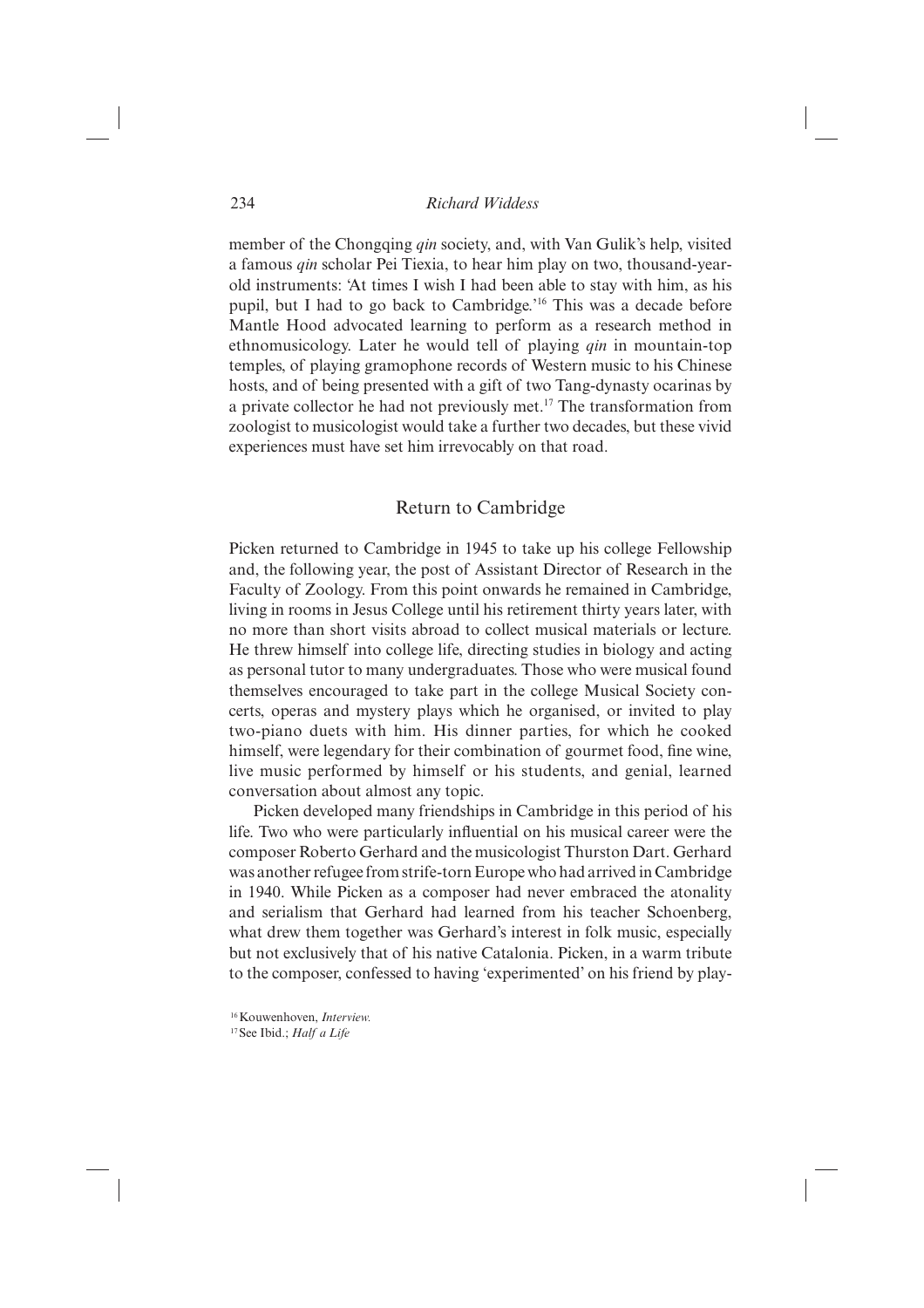ing to him recordings of music from all over the world, to see how he would respond as a composer with a vivid sonic imagination but no background in ethnomusicology; and he concluded that such a person could empathise deeply with the sounds of music without knowing anything about the social context of their production.18 The ostinato-coda of *Libra*, one of Gerhard's best-known works, of which it has been written that it 'seems to symbolize a universal folklore, the essential contact with the earth and land that nourishes the creative imagination',<sup>19</sup> was inspired by a recording of an Amerindian ritual that Picken had played to him on one of their many musical evenings together.20

Thurston Dart arrived in Cambridge as a lecturer in music in 1952 and was appointed Fellow of Jesus College in 1953. He and Picken had much in common. They were both harpsichordists. They both collected musical instruments. They both used historical documents as sources of previously unknown music and new insights into musical performance. Their friendship was close, and when Dart was appointed Professor of Music at Cambridge in 1962 it must have seemed that a way had opened for Picken's contributions to musicology to be recognised in the Music Faculty. But Dart's tenure of the Chair was brief, and the friendship was ruptured for a time, though it was restored before Dart's death in 1971. Picken would later publish one of his most important articles on Tang music in a memorial volume for Dart, whose encouragement is warmly acknowledged.<sup>21</sup>

# The zoologist, 1945–1966

The zoological and musical strands of Picken's work continued in parallel, and it may be convenient from this point to consider them separately, since they seem to occupy almost independent compartments of his life. Picken's duties as Assistant Director of Research in the Zoology Laboratory at Cambridge included both research and teaching. He was responsible for development of new courses in zoology, including a course in the biology of cells (1965), and an intensive training course in microscopy for first year

<sup>18</sup> L. E. R. Picken, 'Roberto Gerhard intermittently observed', *The Score and I.M.A. magazine* (Sept. 1956), 50–3.

<sup>19</sup> Malcolm MacDonald, 'Gerhard, Roberto', in *The New Grove Dictionary of Music and Musicians* 2nd edn., ed. S. Sadie and J. Tyrrell (London, 2001), pp. 691–7.

<sup>20</sup> This was told to me by Dr Picken himself.

<sup>21 &#</sup>x27;Tang music' and its fate in Japan', in I. Bent (ed.), *Source Materials and the Interpretation of Music: a Memorial Volume to Thurston Dart* (London, 1981), pp. 191–206.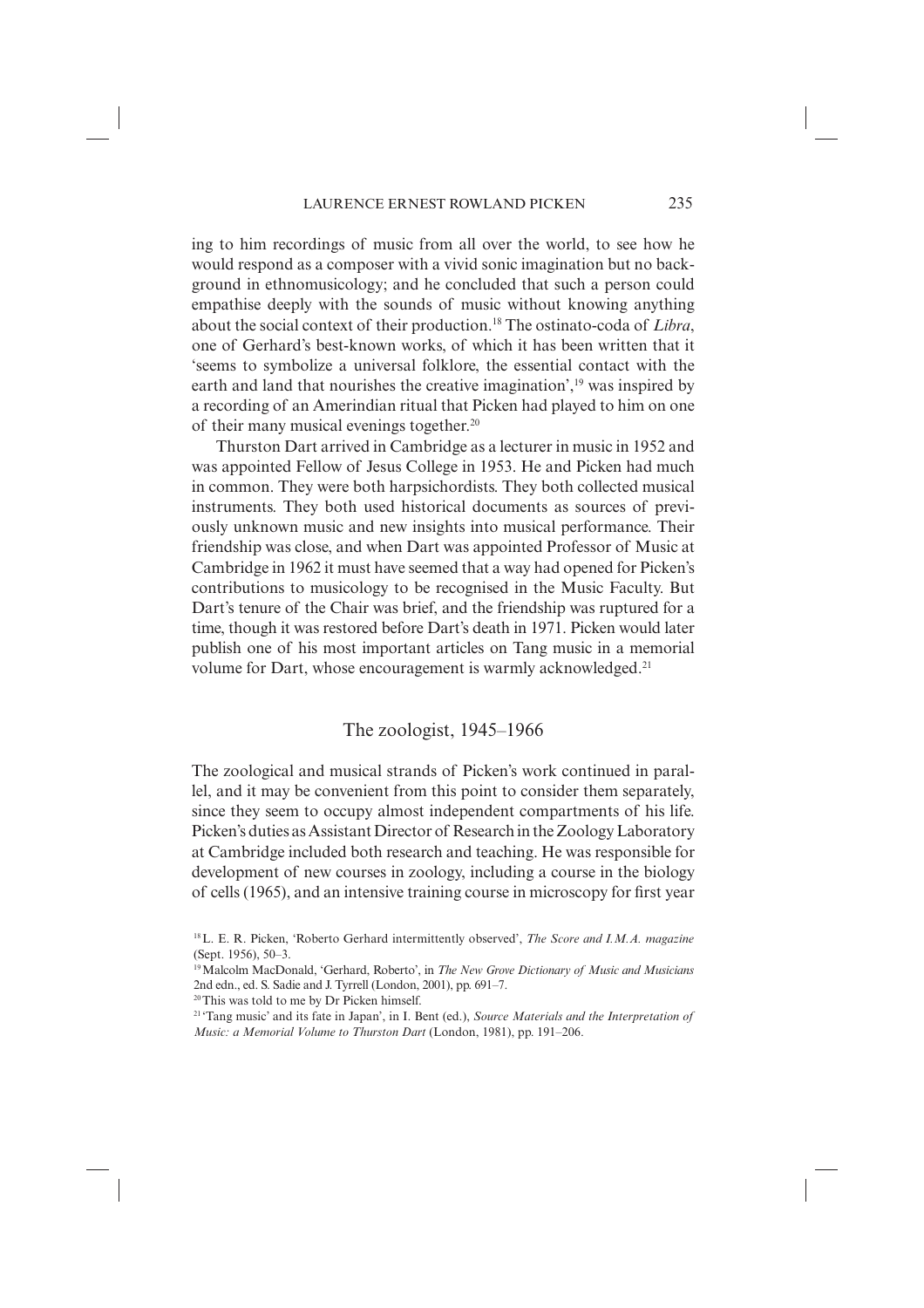undergraduates. Research students coming to him for supervision could be confident that 'he would not hand out topics on which it would be rewarding to work, or on which he wanted to find out the answer for his own career', but would encourage the students to spend time on research training, whether in Cambridge or at research institutes elsewhere, before identifying a thesis topic of their own choice.<sup>22</sup>

Picken's zoological research over the next twenty years continued to focus on fine structure of living materials, but he seems to have drawn back from the molecular to the cellular level, using the new technology of electron microscopy to produce definitive analyses of complex cellular structures. This work culminated in a series of studies with R. J. Skaer on the stinging cells of anemones, hydra and similar creatures, still considered classic. 'Although nematocysts, like horns and feathers, are merely the inanimate secretions of living cells,' a recent commentator writes, 'the complexity and ingenuity of their design, upon which their functioning depends, astonish. The best and most detailed analysis of how their architecture develops has been given in a series of penetrating studies on siphonophores by Picken and Skaer.'<sup>23</sup> Note that the dependence of function on structure is here acknowledged.

Alongside this groundbreaking research, Picken embarked on a survey of the whole field of cytology, the study of cells; a survey that would benefit the scientific community in the same way as Meyer's magnum opus on polymers, and that would include not only a summary of everything that had been achieved in the field so far, but also predictions as to what further developments might be expected. Many of these predictions, which he often made in the course of teaching, became fact within a short time; others, such as his prediction that beneficial viruses would be discovered, have been confirmed more recently.<sup>24</sup> *The Organization of Cells and Other Organisms* (Oxford, 1960) was originally too long for the publishers and had to be completely rewritten in a substantially reduced form; it still occupied 600 pages when eventually published in 1960. Unfortunately by then much of its originality and insight had become blunted by the rapid development of the field, and especially by that of genetics. The book was hailed as a 'classic work', but was also criticised (by the same reviewer) for

<sup>22</sup> Skaer, 'Laurence Picken'.

<sup>23</sup> G. Kass-Simon and A. A. Scappaticci, Jr., 'The behavioral and developmental physiology of nematocysts', *Canadian Journal of Zoology*, 80 (2002), 1772–94.

<sup>24</sup> Skaer, 'Laurence Picken'.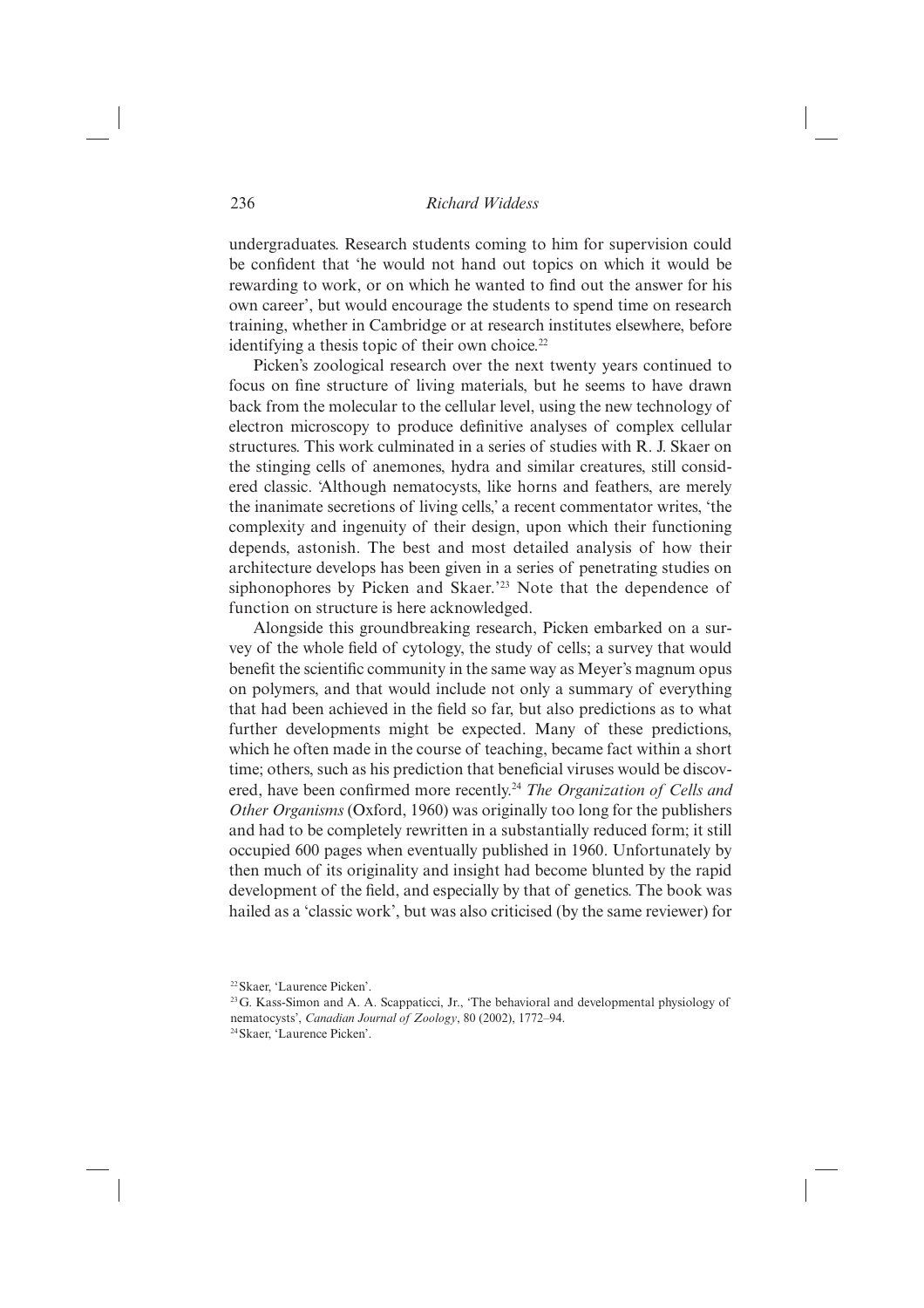emphasising structure above function.<sup>25</sup> But structure was Picken's forte: for him, the behaviour of material was a product of its fine structure.

Picken's work in zoology brought national and international recognition with the award of the Sc.D. in 1952, Fellowship of the Institute of Biology, a Walker-Ames Visiting Professorship at the University of Washington in 1959, and the Linnean Society's Trail Medal in 1960. *The Organization of Cells and Other Organisms* was the crowning achievement of a long and distinguished career in the natural sciences. If its gestation was difficult, its reception not overwhelmingly positive, and the field rapidly moving in new directions, the opportunity of making a decisive turn towards music must have been tempting indeed.

# The musicologist, 1945–1966

Alongside the zoological research and teaching, Picken developed a parallel career as a musicologist, issuing a series of studies on Chinese and other musics that were quite as original and, for their time, definitive, as his scientific publications. Here however he was working in a field very much less highly developed as an academic discipline, especially in the UK, than zoology. Picken was born half a century before the term ethnomusicology first began to be used (he never liked it). Even musicology, in the sense of historical, text- and practice-based research, was a new concept in British universities of the 1940s. The work of Dart and others raised the profile of musicology in the 1950s and 1960s, but it would be many years before the music of the world beyond Europe and the Americas would gain a secure foothold in the British academy.<sup>26</sup> Picken based his techniques, approaches and thinking on the music folklore of Bartok and the Hungarian school, the organology of Sachs and Hornbostel, and the historical, philological and textual traditions of Oriental Studies, as the best models then available. For the UK, he was a radical pioneer. The development of anthropological ethnomusicology in the United States during the 1950s was to prove more influential in the long run, however, and by the end of his life, Picken appeared to be the respected stalwart of a bygone

<sup>25</sup> Michael Swann, *Quarterly Journal of Experimental Physiology and Cognate Medical Sciences*, 46 (1961), 284.

<sup>26</sup> Research and teaching in Indian music (A. A. Bake) and African music (A. M. Jones) had become established in London at the School of Oriental and African Studies (SOAS), but was accommodated in language departments and Area Studies programmes, as there was no Music Department there until 1997.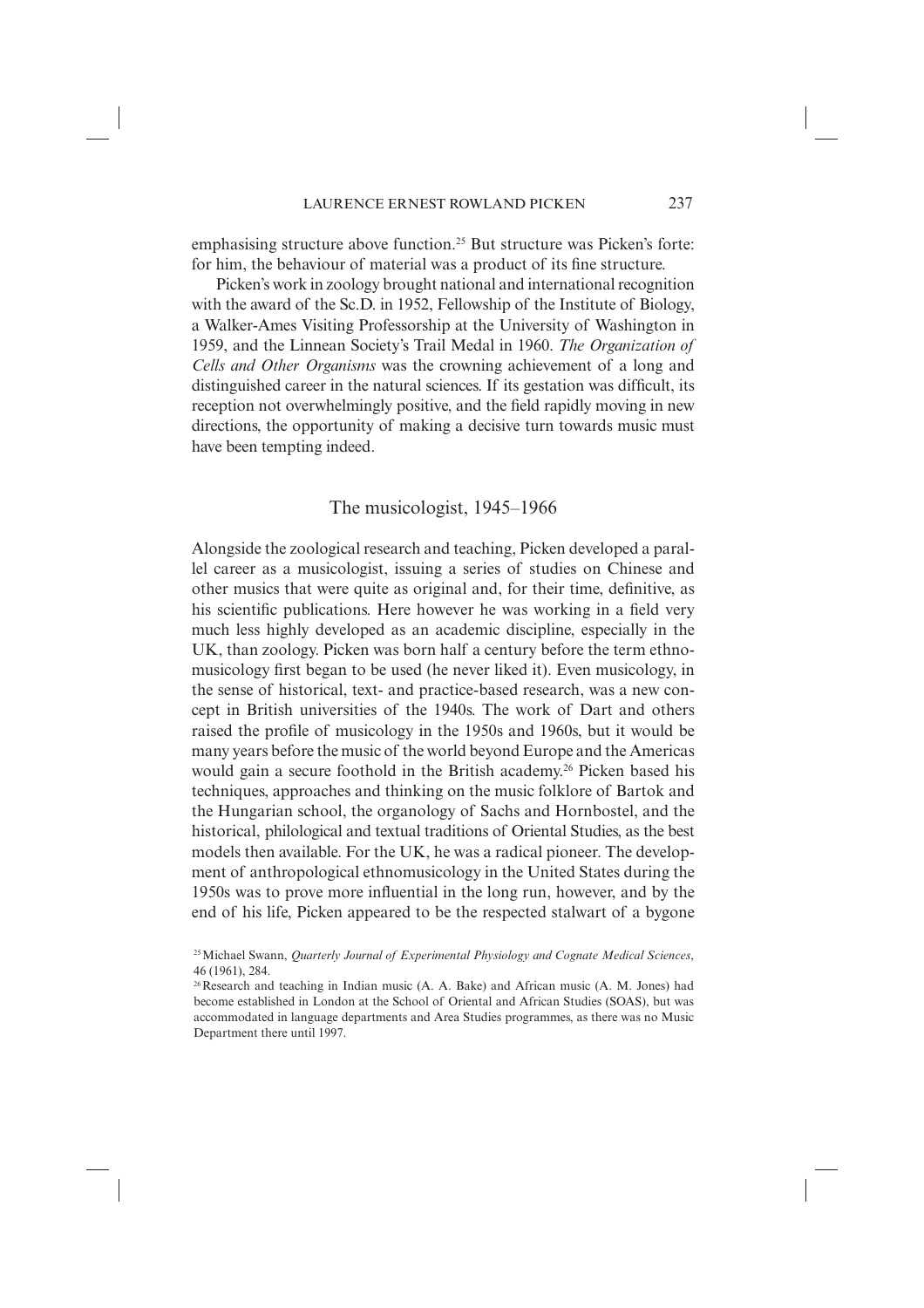age. This was to underestimate, however, the continuing, undiminished originality and vitality of his work in his later years.

Following his return from China in 1945 and the Communist takeover there, Picken realised that there would be little or no opportunity for him to work there again. He saw two solutions to this problem, both of which he pursued energetically over the next two decades. One was to analyse written documents for the history of Chinese music available in the West, especially sources of notated music. The other was to study the music of regions of Asia adjacent to, or historically connected with, China. These included Southeast Asia, Japan, and Korea; but what particularly excited his interest was the history of musical interchange with Central Asia, a process that had been especially important during the Tang dynasty. Political factors again limited direct access to this region, but no such obstacle prevented him from visiting Turkey, which he saw as the Western extension of the culture-contact zone with China, and a meeting-point between European and Asian musical cultures. Particularly important to him was the part played by folk musical instruments in what he came to see as a single historical continuum, stretching from Europe in the West to China, Korea and Japan in the East; and here his zoological expertise gave him an unequalled insight into the engagement between craftsmen, musicians and natural materials—wood, reed, metal, skin, gut, bone, hair—that resulted in the development of musical instruments and their distribution across the Eurasian landmass.

#### **Folk music and musical instruments**

An invitation from a Turkish scientist friend resulted in Picken's first visit to Istanbul in 1951. Interested in modal conceptions of melody, and perhaps to continue on an instrument of the zither class the performance study he had begun on the *qin*, he took lessons in Turkish classical music on the *kanun* and *bag˘lama*. But when he accompanied his friend on a visit to Trabzon, he heard music of a kind very different from anything to be found in the metropolis of Istanbul: the wildly exhilarating dance music of the Black Sea fiddle (*kemençe*). The astonishing speed and energy of the bowing, and the apparently *sui generis* polyphony—unlike the refined monody of the *qin* and *kanun*, but also unlike Western harmony—persuaded Picken to lay his *kanun* aside and to return, the following year, to the Black Sea coast, with a clockwork-driven tape-recorder, in search of the unique folk music of that region and its characteristic instruments. Travelling second class on the ship from Istanbul, he observed his first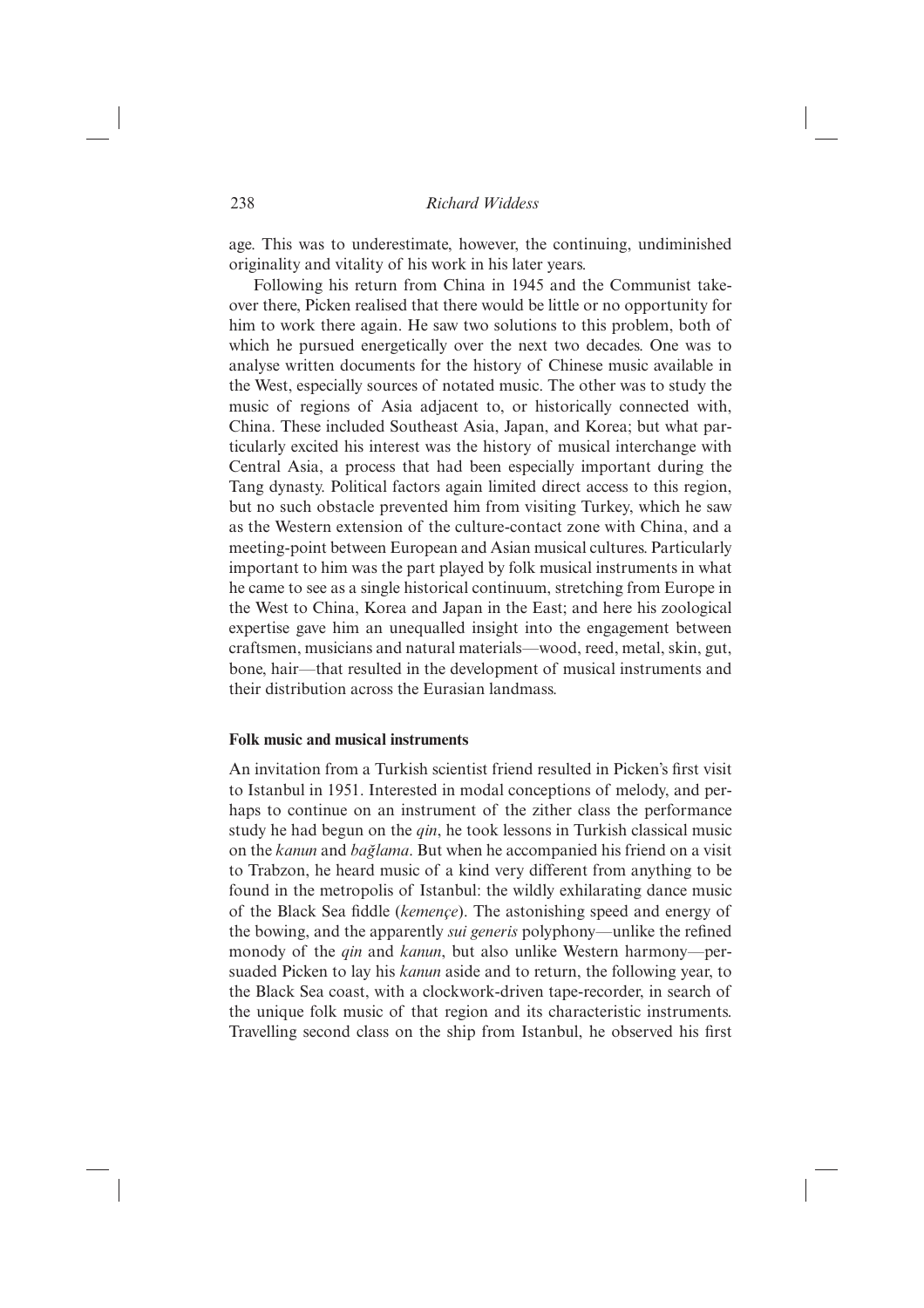Black Sea fiddler playing on the deck below, and did not hesitate to join the party in third class.<sup>27</sup>

The study of Turkish folk musical instruments was to occupy Picken for the next twenty years. In successive Long Vacations, until 1966, he travelled, alone and at his own expense, the length and breadth of the country, collecting, photographing and recording instruments in almost every region, and interviewing musicians, instrument makers, school masters, farmers, street vendors, children. The latter were especially important informants to Picken, because he found that many sound-producing devices, some of which might once have been adult ritual instruments, existed only as toys. The names of the instruments, in their local dialect forms, were collected as evidence for their history and cultural meanings; and of course the natural materials used, and the techniques employed in manufacturing instruments from such materials, were of vital interest. Social data were also collected in statistical form for each region, for example on the numbers and social identity of players of particular instruments or the social contexts in which they could be played, but not to the exclusion of other categories of information. All these field data were meticulously checked *in situ*, on successive visits, with Turkish scholars and in Turkish-language folklore publications.

Apart from a short article on 'Instrumental polyphonic folk music in Asia Minor',28 none of the Turkish folk instrument research appeared in print at this time: it was being saved for a single, monumental work. In 1960 Picken received an invitation to write a volume on Turkey for the series *Handbuch der europäischen Volksmusikinstrumente*, edited by Erich Stockmann and Ernst Emsheimer. This he accepted, but the work quickly grew beyond the bounds of the series, and eventually had to be published separately, by Oxford University Press. Like *The Organization of Cells* and Meyer's *Natural and Synthetic High Polymers,The Folk Musical Instruments of Turkey* (London, 1975) is a vast and systematic compendium of information, gathered from literature as well as from personal investigation, intended as an instructive reference source for the benefit of the scholarly community; it is explicitly addressed, in part, to those in Turkey who Picken hoped might be able to conserve and document their music in future, before many of their rural traditions disappeared. The whole volume is organised in accordance with the Sachs–Hornbostel classification system for musical instruments, and the information on each instrument

<sup>27</sup> Kouwenhoven, *Interview*.

<sup>28</sup>*Proceedings of the Royal Musical Association*, 80 (1953–4), 73–86.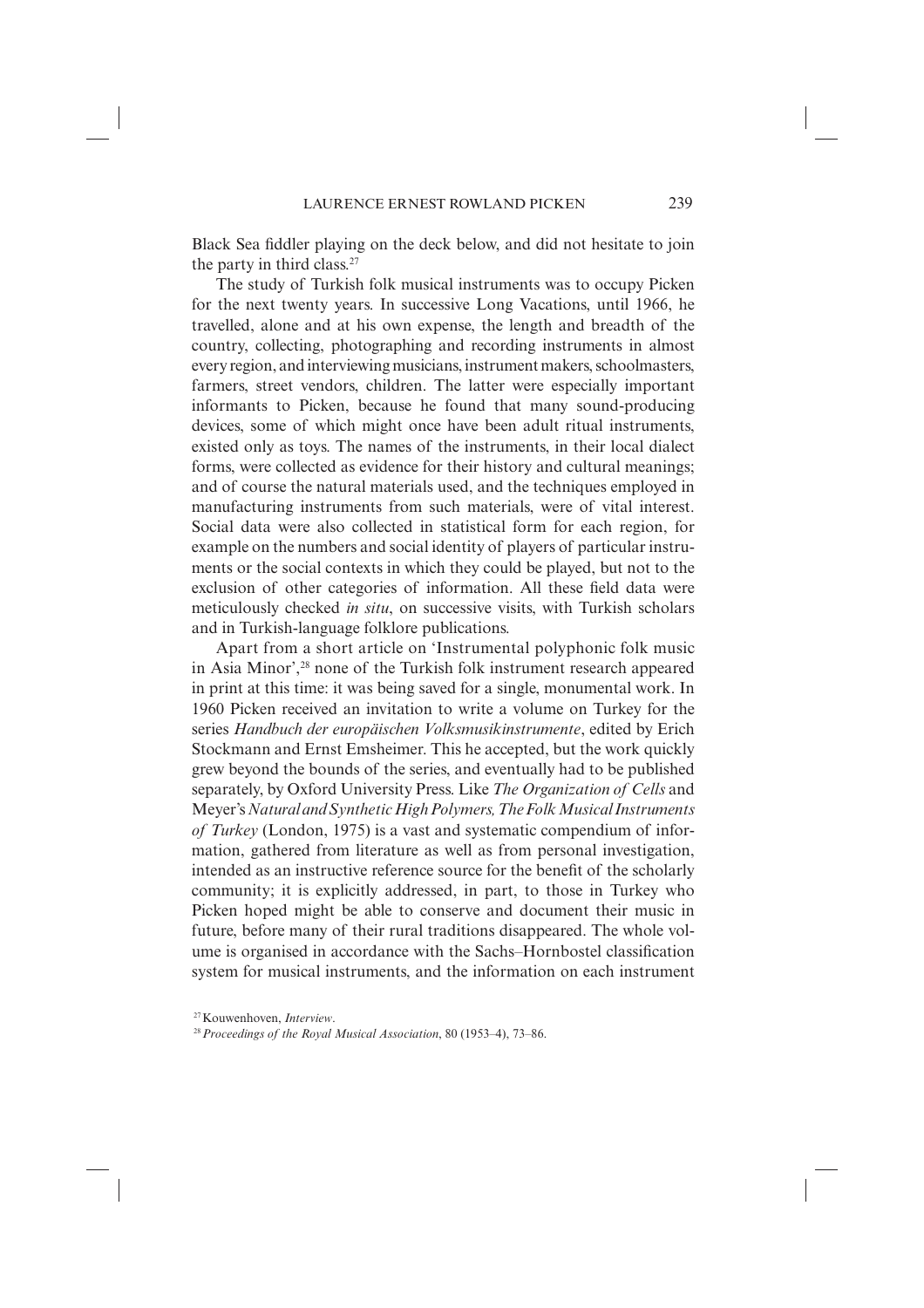is presented in a format developed by Stockmann and Emsheimer, covering Terminology, Ergology and Technology, Playing-technique and Musical Possibilities, Repertory, Use, and History and Distribution. Photographs (including X-radiographs to show the interior structure of fiddles and wind instruments), line drawings based on field sketches, and detailed descriptive notations based on his own recordings and those of other scholars, add to the wealth of meticulous documentation, so that the description of a single instrument can occupy many pages (eighty-six in the case of the long-necked lute *saz*). Not content with describing a single example of each instrument type, Picken compares examples from every region in which it occurs, showing the range of variability. The zoologist's concern with morphology, structure, properties, organisation and evolution of natural materials is here extended to the study of musical instruments in all their quasi-organic complexity.

As with the zoological work, the analysis of fine structure is not pursued entirely for its own sake, but is harnessed for the elaboration of overarching hypotheses. The book ends with a Postscript that places Turkish instruments in a cross-continental, historical perspective, in relation to the history of musical systems and other cultural phenomena across Eurasia, on a breathtaking timescale from ancient Mesopotamia to the present. It is in this context that connections are drawn, among others, between Turkey and China. Underlying this broad vision are the concepts of evolution and diffusion: both key concepts, of course, to a biological scientist, though by 1975 considered outmoded by most ethnomusicologists. The Postscript also includes a defence of the Sachs–Hornbostel classification, which Picken regarded as scientific and hence superior to other instrument classification systems.

Like *The Organization of Cells*, *The Folk Musical Instruments of Turkey* had a mixed reception. Organologists and Turkish music specialists were ecstatic. Jeremy Montagu wrote in the journal *Early Music:*<sup>29</sup>

It towers head and shoulders above all other books on the subject [of musical instruments] in its clarity, in its detailed coverage and in its complete mastery over the technical details of the acoustical behaviour of the instruments, of their use, their distribution and their construction. Anyone working on any aspect of musical instruments of any sort, from any area and from any period, will benefit from reading this book  $\dots$  It will become a classic  $\dots$  for it is the best book on musical instruments that has ever been written.

29 Vol. 3 (Oct., 1975), 399–401.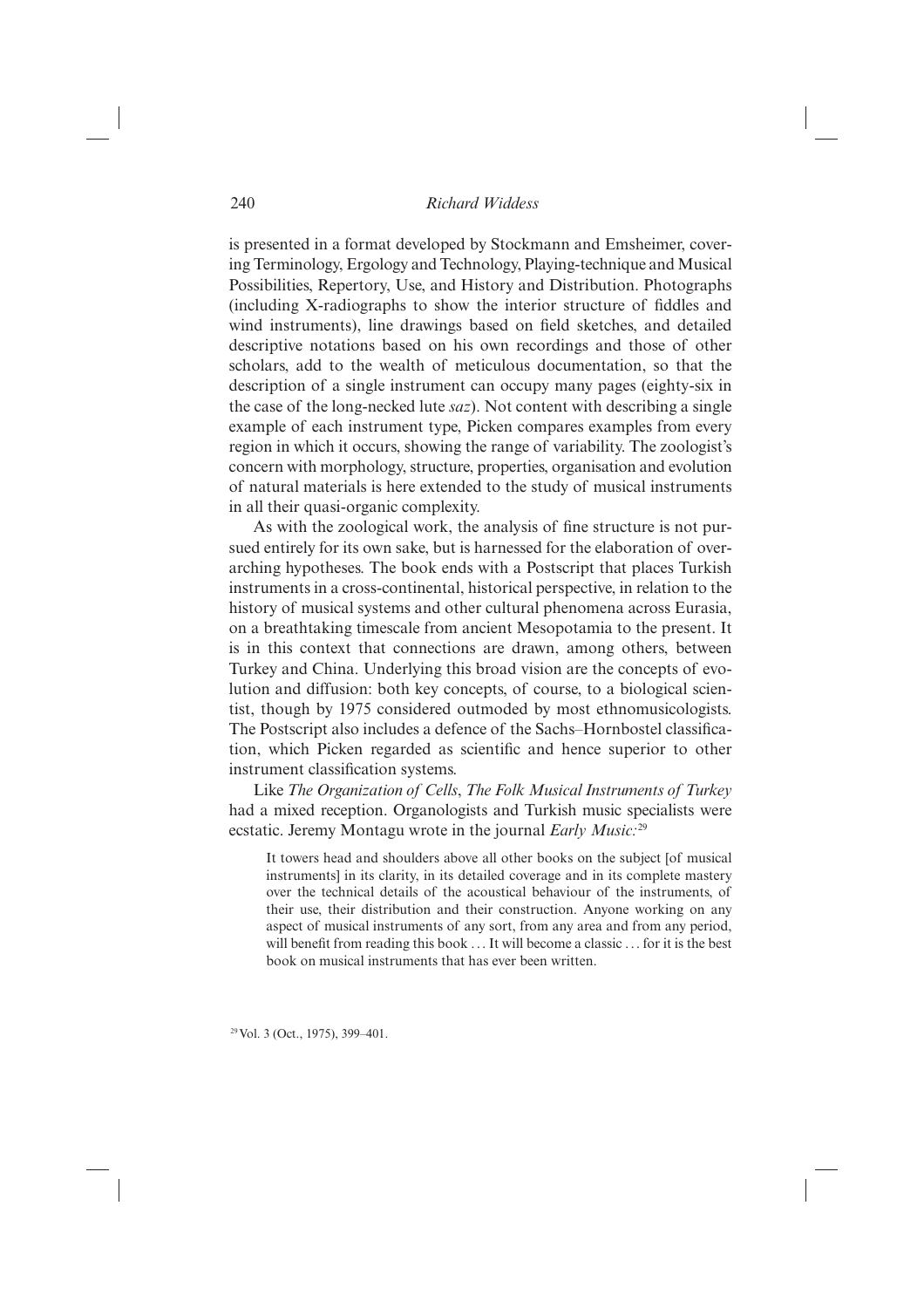Kurt Reinhardt concurred—'die beste monographische Darstellung des Musikinstrumentariums eines regional begrenzten Gebietes'30—and in France, Gilbert Rouget described it as 'parmi les plus grandes oeuvres qu'on doive à l'ethnomusicologie'.31 Although the structural descriptions of individual instruments excited much admiration, Wolf Dietrich also perceptively highlighted the social implications of Picken's data on local variation in instrumental structure and (consequently) sonority, which leads to music being locally accepted (or not) as 'our music'; and of his work on children's music for the study, otherwise almost impossible for male outsiders, of women's music in Islamic societies.<sup>32</sup>

Some ethnomusicologists were less enthusiastic, however. No review appeared in the journals *Ethnomusicology* or *Asian Music.* In a full-page review in the *Times Literary Supplement*, John Blacking, who as Professor of Anthropology had recently established an academic programme in ethno musicology at Queen's University in Belfast, criticised the book's lack of social orientation, which had become standard in North American ethnomusicology, and had been introduced to the UK by himself. This was a development that Picken had largely ignored. He said later: 'As a zoologist I am interested in structure. As a musicologist I retain that interest. It is the fundamental reason why I never wanted to call myself an *ethno*musicologist, because I feel that ethnomusicologists show too little interest in the structure of music itself.'33 To the detriment of ethnomusicology in the UK, neither Blacking nor Picken appreciated the strengths of the other's approach. Picken blamed the Blacking review for the fact that he was not promoted to Reader before his retirement in 1976, and although Blacking wished to make amends later, Picken declined to meet him, or to take part in the formation of the European Seminar in Ethnomusicology which Blacking founded in the 1980s.

Individual short studies of organological problems continued to appear in the 1970s and 1980s, especially in the 'occasional periodical' *Musica Asiatica*, which he founded and edited from 1977 as a vehicle for his own and his students' research. But he did not return to Turkey or Turkish instruments. Once the book had been published, he devoted most of his remaining energies to the musical history of East Asia.

<sup>30 &#</sup>x27;Review of *The Folk Musical Instruments of Turkey*', in *Yearbook of the International Folk Music Council*, 8 (1976), 139–41

<sup>31 &#</sup>x27;Review of *The Folk Musical Instruments of Turkey*', in *Revue de Musicology*, 68 (1982), 415–19. 32 'Review of *The Folk Musical Instruments of Turkey*', in *The Galpin Society Journal*, 29 (May, 1976), 136–8.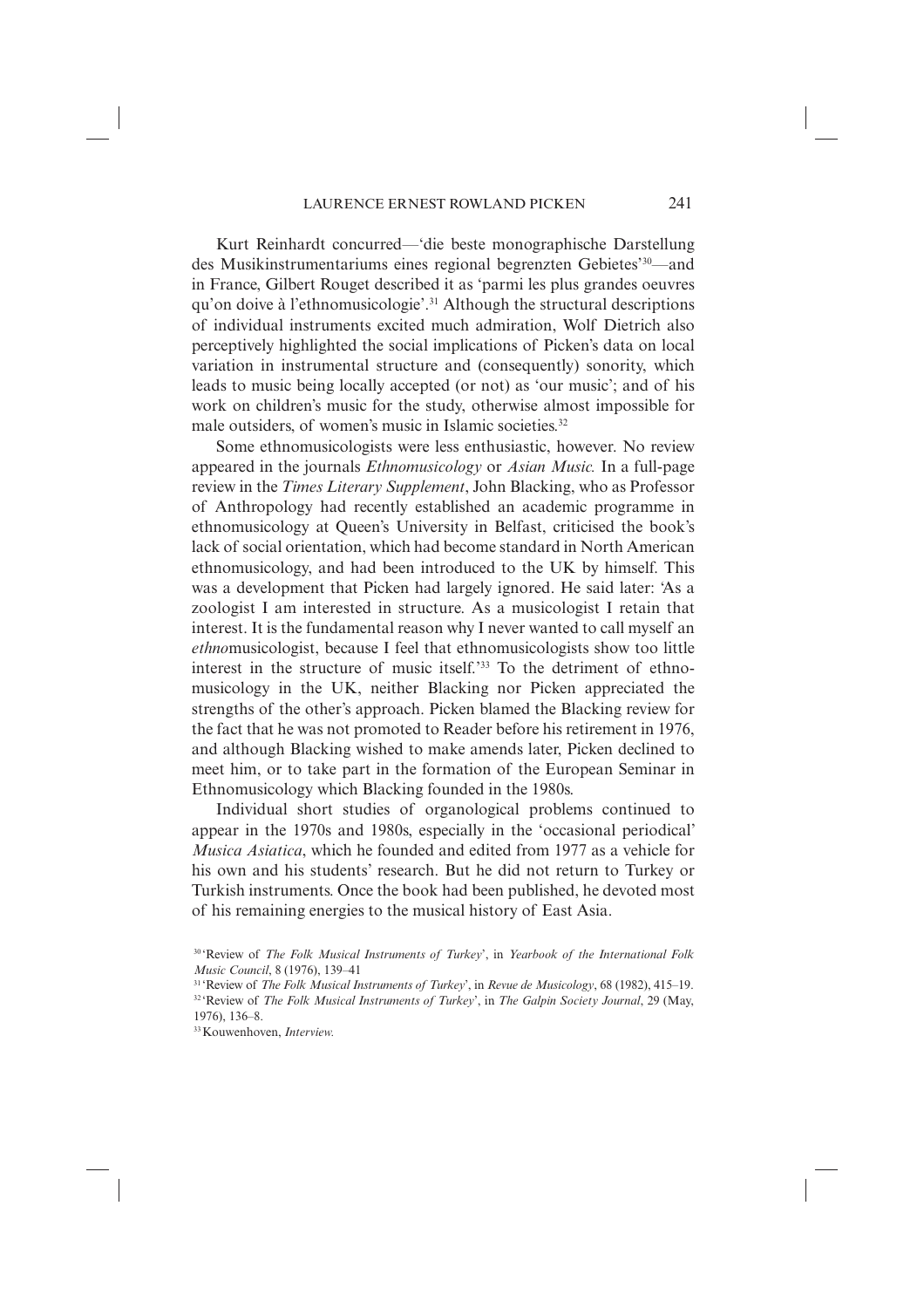#### **Chinese music**

In 1945, in Xizhu, Kunming Province, Picken met the eminent Chinese musicologist Yin Falu. Yin made for him a list of all the then known early Chinese sources containing notated music, and gave him a copy of selected items from the earliest of these sources, a famous tenth-century lute manuscript from Dunhuang. With the exception of the latter, all the sources listed were printed books dating from the twelfth century (Song Dynasty) onwards, though some of their contents may be of pre-twelfth-century origin.

Back in Cambridge, Picken set about systematically analysing these sources. The notation of the Dunhuang manuscript posed problems insoluble at the time,<sup>34</sup> but in due course meticulous studies appeared in print of the twelve ritual melodies recorded by the twelfth-century philosopher Chu Hsi  $(1956)$ ,<sup>35</sup> believed to be of Tang date, and of the songs of the twelfth-century poet Chiang K'uei (1957, 1966, 1971).<sup>36</sup> These studies are among his most important contributions to musicology, and yet remain comparatively little known outside Sinological circles, perhaps because they were published in a variety of different musical and Oriental studies publications and have never been easily accessible (a collected edition of Picken's musical writings is long overdue). The earlier work on Bach sources had clearly been a training-ground for these publications, where the main emphasis is on the recovery of music—in the sense of specific melodic compositions—from written documents. The textual history of the Chinese sources and their variant readings, the cultural and political background, the meanings of the song-texts, the systems of notation, and the modal and rhythmic structure of the music are all authoritatively described and analysed, with reference to a host of primary and secondary

<sup>34</sup> Picken returned to this source in later publications: 'Preface' and 'Letter to Professor Jao Tsung-I', in Rao Zongyi (ed.), *Xianggang Dunhuang Tulufan yanjiu zhongxin: Dunuang pipapu lunwenji* (Hong Kong, 1991); and, with Noël Nickson and Marnix Wells, '"West River Moon": a song-melody predicted by a lute-piece in *Piba* tablature', *CHIME*, 10–11 (Spring–Autumn 1997), 172–85.

<sup>35 &#</sup>x27;Twelve Ritual Melodies of the T'ang Dynasty', in B. Rajeczky and L. Vargyas (eds.), *Studia memoriae Belae Bartók sacra* (Budapest, 1956), pp. 147–173. In this memoir I have not attempted to reconcile the three different systems of romanisation of Chinese that Picken used at different periods.

<sup>36 &#</sup>x27;Chiang K'uei's *Nine Songs of Yüeh*', *Musical Quarterly*, 43 (1957), 201–19. 'Secular Chinese Songs of the Twelfth Century', *Studia musicologica Academiae scientiarum hungaricae*, 8 (1966), 125–71. 'A twelfth-century secular Chinese song in zither tablature', *Asia Major*, 16 (1971), 102–20. See also 'Music and musical sources of the Sonq dynasty', *Journal of the American Oriental Society*, 89:3 (July–Sept. 1969), 600–21.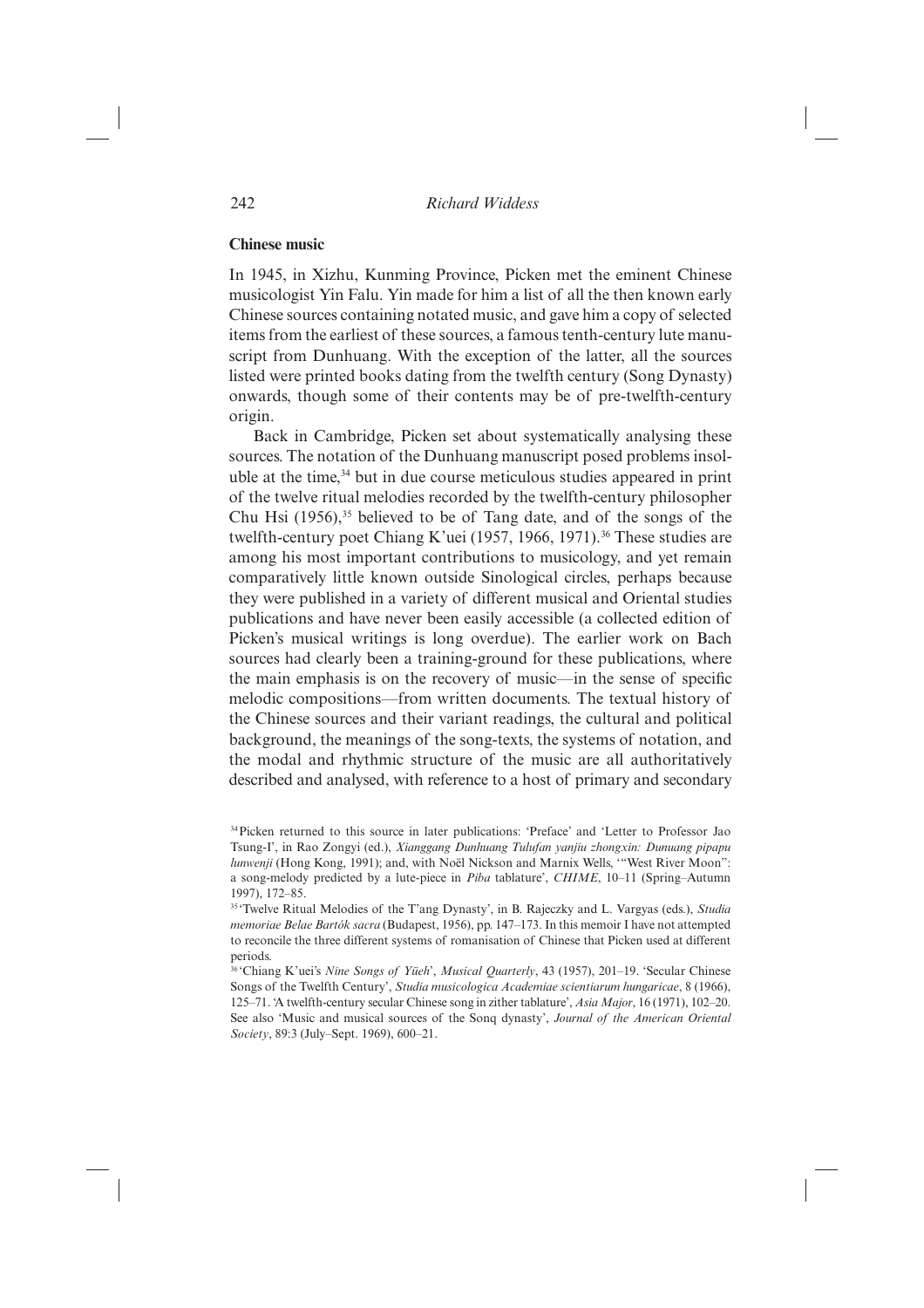sources, and comparatively to other Chinese, Asian, or European music. The figure of Chiang K'uei emerges vividly from these studies as one of the world's earliest poet–composers whose music survives.

In only one respect could these studies of Song-Dynasty music be regarded as in any way controversial, and that is the interpretation of rhythm and metre: Picken hypothesised that Tang and Song poetry fits within a musical matrix of eight equal beats, within which different numbers of syllables can be accommodated by lengthening syllables or subdividing beats. This was confirmed, not only by the evidence of songtunes from the Tang dynasty preserved in Japanese manuscripts but also by his pupil Jonathan Condit's reconstruction of two Song-dynasty Chinese songs from Korean sources, which were found to have precisely the metrical structure that Picken had predicted.<sup>37</sup>

Part of the authority of these studies of Song-Dynasty Chinese sources stems from Picken's inexhaustible knowledge, probably unparalleled at that time, of Chinese music in general, of all periods, and its relationship with the music of surrounding regions of East and Southeast Asia. This expertise was expressed in the first volume of the *New Oxford History of Music*, for which he wrote two chapters, respectively on Chinese music, and the musics of other regions of East and Southeast Asia.38 His outline, in the former chapter, of Chinese musical history anticipates many of the themes of his own later studies, and was later reprinted as a classic of ethnomusicology.<sup>39</sup> These survey chapters clearly reflect Picken's preoccupations with large historical and geographical perspectives, musical structures, documentary sources, and musical instruments. They would be criticised today for saying little about music as a social phenomenon, produced and consumed by societies and individuals, which under the influence of Merriam and Blacking became the central concern of ethnomusicology later in the twentieth century. They were indeed based largely on written documents by other observers, and recordings available commercially or in archives, since apart from his time in China in 1944–5 Picken had not himself visited the region, let alone undertaken in each area the extended participant observation that became standard practice

<sup>37</sup> Jonathan Condit, 'Two Song-dynasty Chinese tunes preserved in Korea', in D. R. Widdess and R. F. Wolpert (eds.), *Music and Tradition: Essays on Asian and other Musics Presented to Laurence Picken* (Cambridge, 1981), pp. 1–39. See especially pp. 16–17.<br><sup>38</sup> 'The music of Far Eastern Asia: 1. China' and '2. Other countries', in E. Wellesz (ed.), *New* 

*Oxford History of Music*, *I. Ancient and Oriental Music* (London, 1957), pp. 83–194. 39 'Chinese music', in D. P. McAllester (ed.), *Readings in Ethnomusicology* (New York, 1971),

pp. 336 ff.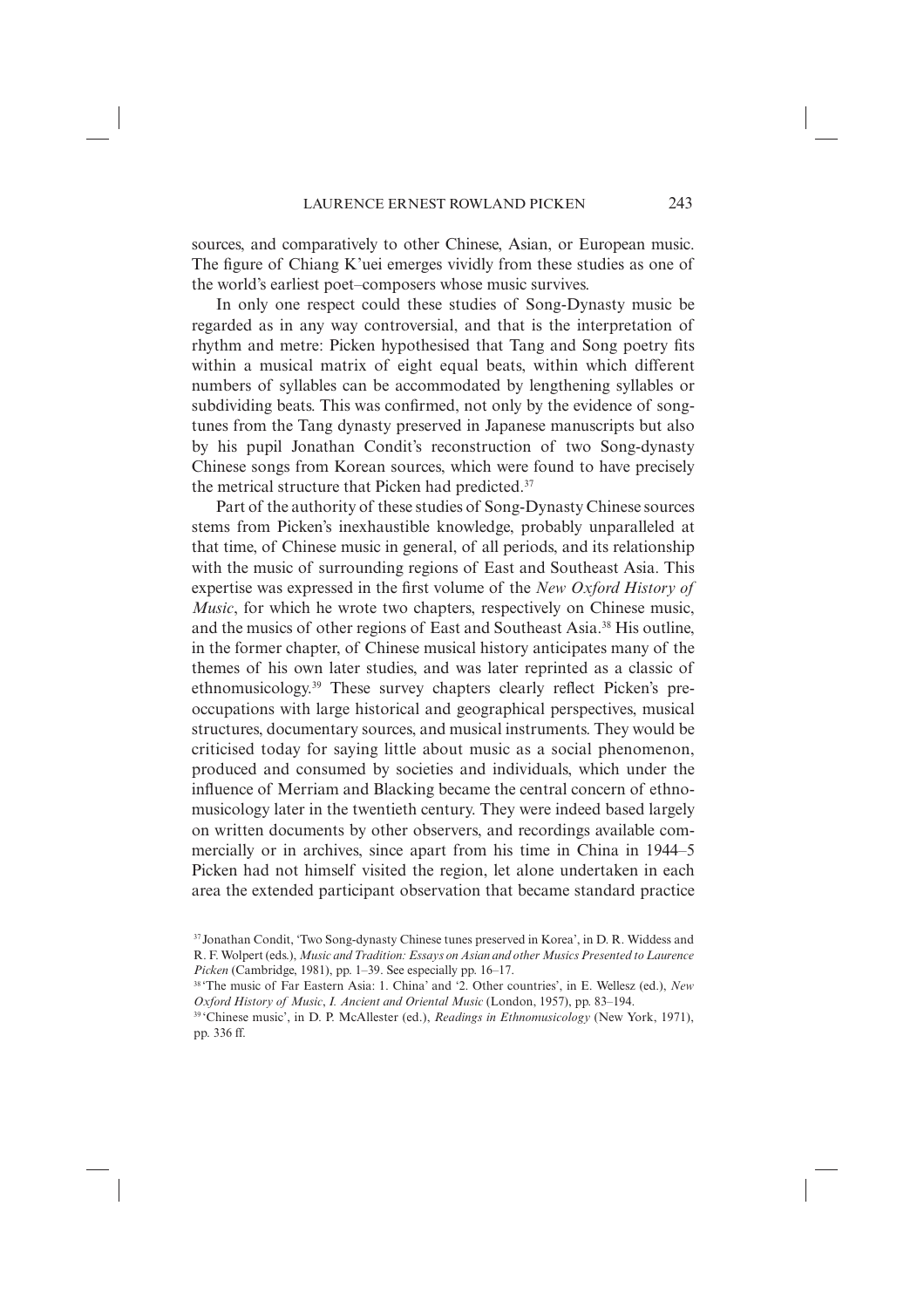in ethnomusicology. These surveys reflect the limitations of their time and place, but also transcend them, because of Picken's ability to see the significance of individual details in relation to a complex whole, and the underlying patterns implied by a mass of data: an ability honed by three decades of zoological research. In a postscript to the second *New Oxford History* chapter, he outlines a panoramic vision of historical relationships between East, Southeast and South Asian musical cultures, which contains important insights such as the close relationship between free-reed instruments and jews-harps. As the focus of ethnomusicology narrowed to synchronic, locally and nationally based field studies, such panoramic and diachronic perspectives, however authoritative, would fall out of favour.

## The Tang Music Project

When Picken undertook his detailed survey of the earliest notated sources of Chinese music, he was 'always haunted by the possibility of specifically Tang survivals'.40 The Tang Dynasty (AD 618–907) represented a high point in the historical development of music in China, due in part to the proliferation of secular court banqueting music—including instrumental, dance and vocal music—as well as Confucian ritual music, and in part to the patronage, by élite Tang society, of musicians and dancers from tributary states in Central Asia, and even from as far away as India and Southeast Asia, together with their instruments and musical repertoires. A repertoire of Tang music would thus be the oldest surviving entertainment music in the world, and would tell us something about the musics of regions outside China as well as China itself in the seventh to ninth centuries.

Despite colourful descriptions of the performance of this music in contemporary sources, however, records of the music itself proved initially elusive, for the succeeding Song Dynasty had swept away what it saw as a decadent court culture. The ritual melodies of Chu Hsi, and one instrumental melody preserved by Chiang K'uei, were possibly of Tang origin, but survived only in Song sources; and it was not so much the ritual as the secular music that Picken searched for. Only the obstinately untranscribable Dunhuang lute manuscript held a repertoire possibly of Tang date, and that was late and from a peripheral region.

<sup>40</sup>*Music from the Tang Court*, 1 (London, 1981), p. 5.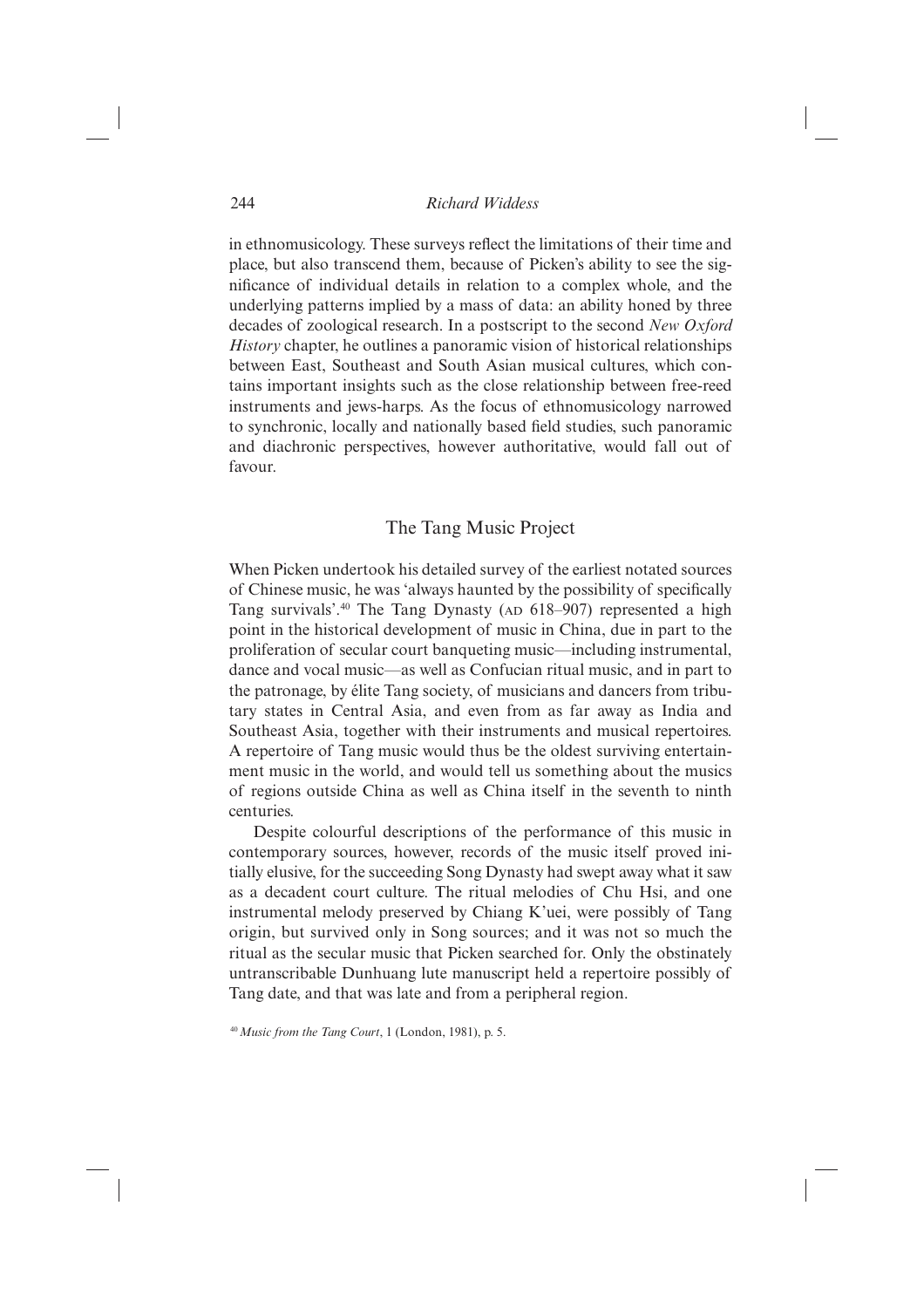It is not clear when Picken first became aware that part of the Japanese court music and dance repertoire is called 'Tang music' (*Togaku*), and according to tradition was imported to Japan from China during the Tang Dynasty. The instruments used in Japan are indeed derived from some of those played at the Tang court, and written records survive of Japanese ambassadors to the Tang court returning to Japan with instruments, having learned to play them, and musical scores. Names of Togaku pieces and their modes replicate names found in Tang documents. But Picken realised that this music, as it is performed in Japan today, is radically different in sound (whether to Chinese or foreign listeners) from any music known in China. The predominantly slow tempo of the music and of the dance movements contrasts markedly with Tang descriptions of dancers 'whirling like the wind'. Another difficulty was posed by the cluster chords played on the *sho¯* mouth-organ, one of the most striking elements in the sound-world of contemporary Togaku performance: Chinese mouthorgans (*sheng*) play a melody, decorated only with parallel fifths, not cluster chords. Furthermore the Japanese call this music *gagaku*, 'Refined Music', the name of Chinese ritual rather than secular music. It seemed unlikely that this tradition in its present form could in any way represent the entertainment music of Tang China.<sup>41</sup>

In 1953, however, Picken saw for the first time a single photograph of Tōgaku notation for the mouth-organ  $(sh\bar{o})$  and lute  $(biwa)$ .<sup>42</sup> He was immediately struck by resemblances between these notations and the Chinese notations of Song date on which he was working. He realised that if read in the same way as the Chinese notations, especially if understood as representing a much faster tempo than that of modern Japanese performance, they yielded a melody: a melody inaudible in modern performance, and one that was markedly more 'Chinese' in structure and style than modern performance would suggest. The mouth-organ notation did not represent the sequence of cluster-chords played on the modern *sho*<sup>7</sup>, but a sequence of single pitches, a melody to which one could easily add parallel fifths in Chinese style. Provided one could forget the sounds of modern Japanese performance, one could readily imagine such a melody, sounding partly Chinese but with a tinge of Central Asian exoticism, accompanying lively dancing after a banquet at the Tang court. Picken

<sup>41 &#</sup>x27;Central Asian tunes in the Gagaku tradition', in L. Finschler and C.-H. Mahling (eds.), *Festschrif für Walter Wiora* (Kassel, 1967), pp. 545–51.

<sup>42</sup> Reproduced in Eta Harich-Schneider, 'The present condition of Japanese court music', *The Musical Quarterly*, 39 (1953), 49–74.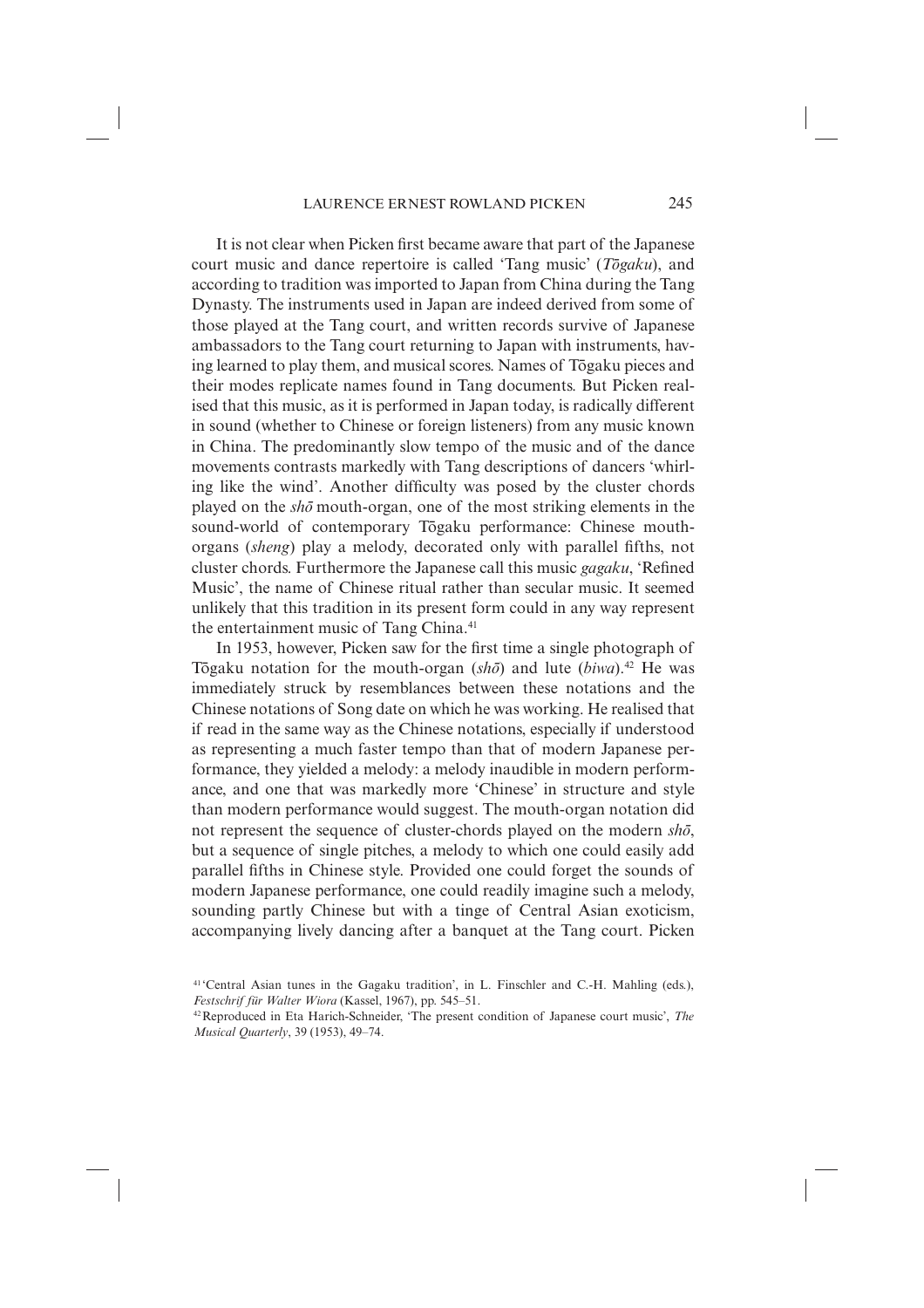conceived the possibility that while the performance practice of Togaku has changed beyond recognition over the last thousand years—partly in response to the redefinition of the music as ritual music after its importation to Japan—'the manuscript *scores* of Japanese Togaku might well have preserved for later generations an anthology of music borrowed from the Tang Court'.43 He sought and found encouragement for this idea from the then leading UK expert on historical performance practice in the West, his friend and colleague Thurston Dart.

Such a radical insight, which had not previously occurred to any Japanese, Chinese or Western musicologist, was based on a single page of manuscript notation, and was partly in the nature of an aesthetic response; it is the kind of spontaneous insight that Picken regarded as a normal part of scientific enquiry. But for confirmation it required the most extensive and rigorous scrutiny possible of the primary sources. At first, lack of access to Tōgaku manuscripts prevented more than the occasional item being transcribed, such as the famous tune 'Waves of Kokonor' (*Seigaiha*), which seems to have been known to both Prince Genji and the Tang poet Li Bo, and which Picken transcribed for his friend Arthur Waley, translator of Tang poetry. But in 1966 a colleague, Eric Ceadel, brought back to Cambridge from Japan modern printed scores of Togaku for several instruments, from which Picken transcribed fifty items. In the same year the German Sinologist Martin Gimm brought out a classic study of Tang sources, documenting the music and musical instruments played at court, and providing a secure foundation for further research in this field.<sup>44</sup> The way was open for a serious study of the 'Picken hypothesis'. It was to become his crowning musicological achievement.

For such a major project, however, Picken needed time for the necessary research, access to manuscript materials, additional manpower for their study, and funding. Over a decade earlier, Joseph Needham, when embarking on a similarly ambitious project (his *Science and Civilization in China*), had been released from his duties as a research scientist in biochemistry. In Picken's case the solution adopted, by the retiring Professor of Zoology, Carl Pantin, was to transfer his post to a different Faculty. Initially the plan was to move him to the Music Faculty. But Picken's advocate there, Thurston Dart, had left for King's College London, and

<sup>43</sup>*Music from the Tang Court*, 1, p. 6.

<sup>44</sup>*Das* Yuëh-fu tsa-lu *des Tuan An-chieh: Studien zur Geschichte von Musik, Schaspiel und Tanz in der T'ang-Dynastie* (Wiesbaden, 1966). See Picken's review article, 'T'ang music and musical instruments', *T'oung Pao*, 55:1–3 (1969), 74–122.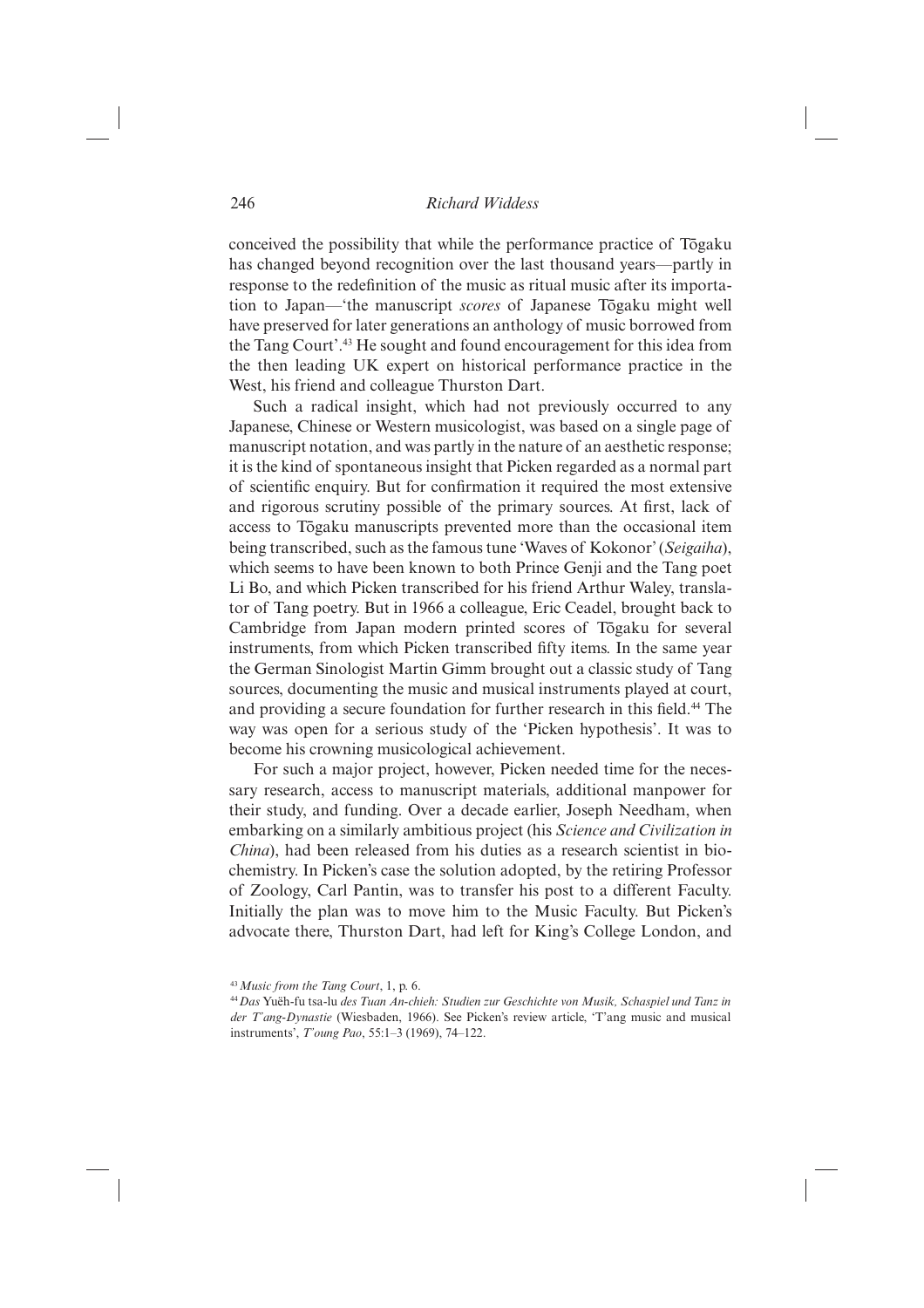his successor as Professor of Music at Cambridge, Robin Orr, had no interest in Asian music or ethnomusicology. So the post was diverted to the Faculty of Oriental Studies, where Picken became Assistant Director of Research in Oriental Music.45 At the age of 57, his career as a zoologist came to an end. His career as a musicologist had another three productive decades to run. Apart from his organological work, most of this time would be devoted to the Tang Music Project, which is the aspect of his work for which he is most widely known today.

Access to manuscripts began shortly afterwards. In 1969, with the help of a loan from Jesus College, Picken was able to purchase a collection of sixty-two *gagaku* manuscripts dating from the sixteenth to the nineteenth centuries.46 But older manuscripts existed in libraries in Japan. In 1972 Picken visited Japan in the course of an extended research tour taking in Central Asia, Afghanistan, Southeast Asia (Burma, Thailand, Taiwan, the Philippines) and Korea. The purpose of these visits was largely to follow up ideas that had developed in the course of his organological work: articles on stripped-bark whistles (a children's toy in many cultures), Afghan quail-lures, the manufacture of Thai free-reed mouth-organs, and a Thai village instrumentarium subsequently appeared. But for three months in Japan, the focus was Togaku manuscripts. With the help of Professor Kazuo Fukushima and other Japanese scholars, Picken learned how to date Japanese manuscripts, established that a continuous manuscript tradition for Togaku existed in Japanese libraries from the end of the Tang period to the nineteenth century, and acquired copies of the earliest surviving scores. $47$  Among these was a magnificent facsimile of a vitally important tenth-century lute manuscript, *Fushiminomiya-bon Biwa-fu*, which provides testimony to the direct transmission of music, both oral and written, from Tang China to Japan. This facsimile was a gift to the Cambridge University Library from the Grand Steward of the Imperial Household<sup>48</sup>

As the project gained momentum, funding and manpower began to appear. Thanks to the advocacy of Professor Arthur Wright of Yale University, sponsorship was obtained from the American Council of

<sup>45</sup> This sequence of events was related to me by Dr Picken himself.

<sup>46</sup> Now in the Cambridge University Library.

<sup>47</sup>*Music from the Tang court*, 1, p. 8; Kouwenhoven, *Interview*.

<sup>48</sup> Cambridge University Library catalogue number FH.990 32. See R. F. Wolpert, 'A ninthcentury Sino-Japanese lute-tutor', *Musica Asiatica*, I (1977), 111–65; Allan Marett, 'Research on early notations for the history of *Togaku* and points of scholarly contention in their interpretation', *Yearbook for Traditional Music*, 38 (2006), 79–95.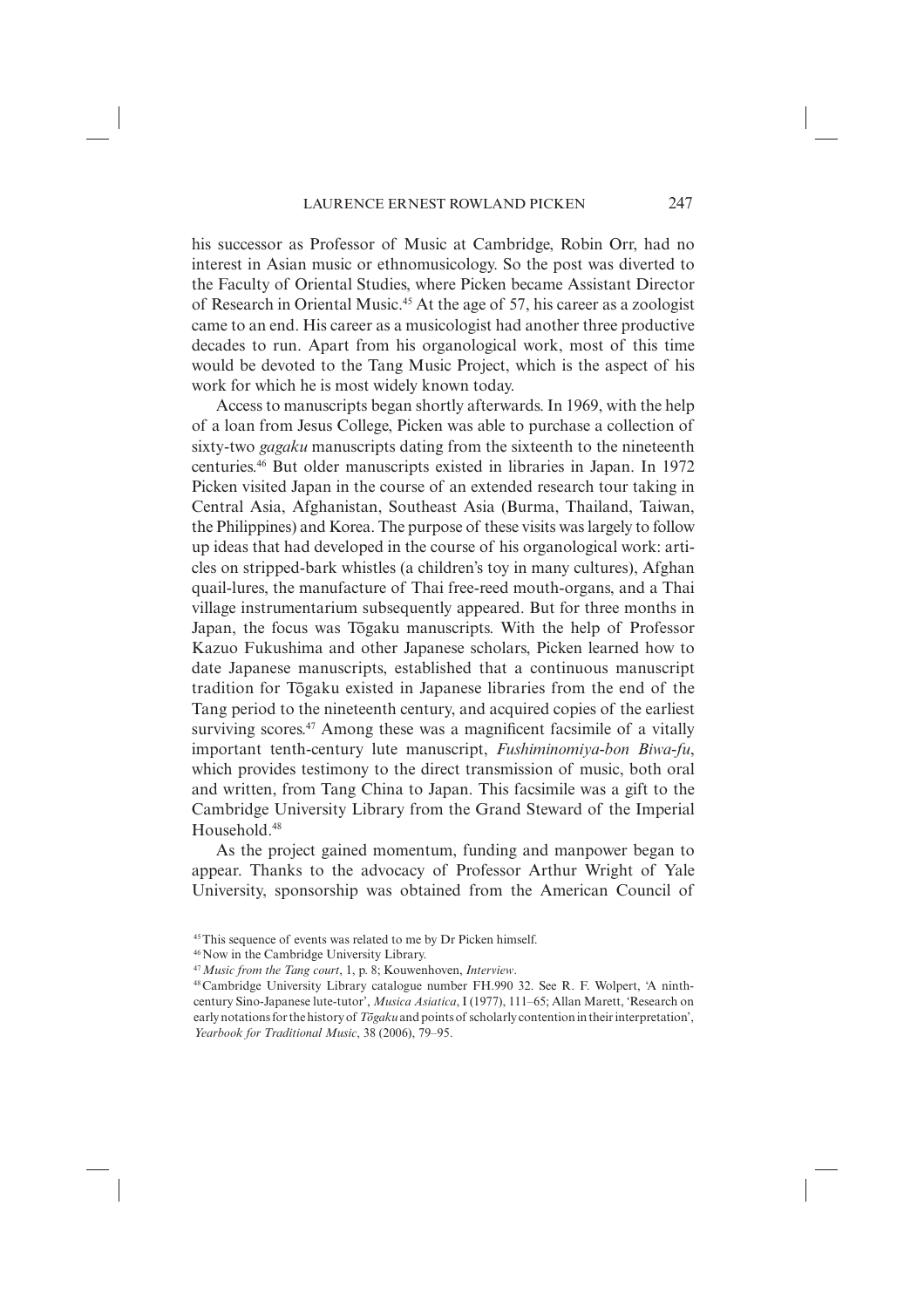Learned Societies and the Andrew W. Mellon Foundation. Doctoral students arrived to work on the earliest manuscripts for different instruments of the Togaku ensemble (since each instrument has a different system of tablature notation): initially Rembrandt Wolpert on those for lute, Allan Marett for flute, and Jonathan Condit for *koto*. As Picken had predicted, the manuscripts revealed a repertoire of melodies, the same for each instrument, and the same as those that he had transcribed from later scores—but with less ornamentation, a fact attributed to the subsequent slowing-down of tempo in performance. In addition, Condit's work on fifteenth-century and later Korean sources revealed processes of retardation and expansion strikingly analagous to those proposed by Picken for Tōgaku; and later another pupil, Elizabeth Markham, found similar evidence in the *Saibara* repertoire of Japanese classical song. This repertoire, present in the manuscripts collected by Picken, is stated in early sources to share many of the melodies of Tōgaku. This relationship is imperceptible in modern performance, but Markham showed that it emerges clearly if the notations are read according to Picken's hypothesis.49 Such conclusions were tested out by the group in regular playing sessions at which the Tang melodies were rendered on a variety of instruments. On one such occasion in 1977, to celebrate Picken's birthday, the group recreated a complete concert programme of thirty items, originally performed in Ōsaka on a day in AD 1147. The 1977 performance, in the gardens of Lucy Cavendish College, occupied an afternoon; at present-day performance speeds in Japan, it would have taken at least 48 hours.<sup>50</sup>

Reaching retirement age in 1976, Picken moved out of the college rooms he had occupied for thirty years, but took up residence only a few yards away in a small house in Lower Park Street. He donated his collection of some 2,000 musicological books, periodicals and microfilms, and the *gagaku* manuscripts, to the Cambridge University Library, where they now form the 'Class Picken', and his early Bach editions to the Pendlebury Library in the Faculty of Music. His collection of some 700 musical instruments, from all regions of Asia, which for years had graced the walls of a large college room, was purchased from him, and carefully catalogued and stored, by the Museum of Archaeology and Anthropology. His keyboard instruments he

<sup>49</sup> Elizabeth J. Markham, *Saibara: Japanese Court Songs of the Heian Period* (Cambridge, 1983). <sup>50</sup>*Music from the Tang Court*, 1, p. 14. The present writer was a participant in the event. I was Picken's research pupil from 1974, but working on Indian music; I was therefore not a member of the Tang Music Project, but was privileged to observe its progress at close range. I was one of a large number of students and other associates, in Cambridge and elsewhere, whose interests in Asian music history and organology Picken generously nurtured.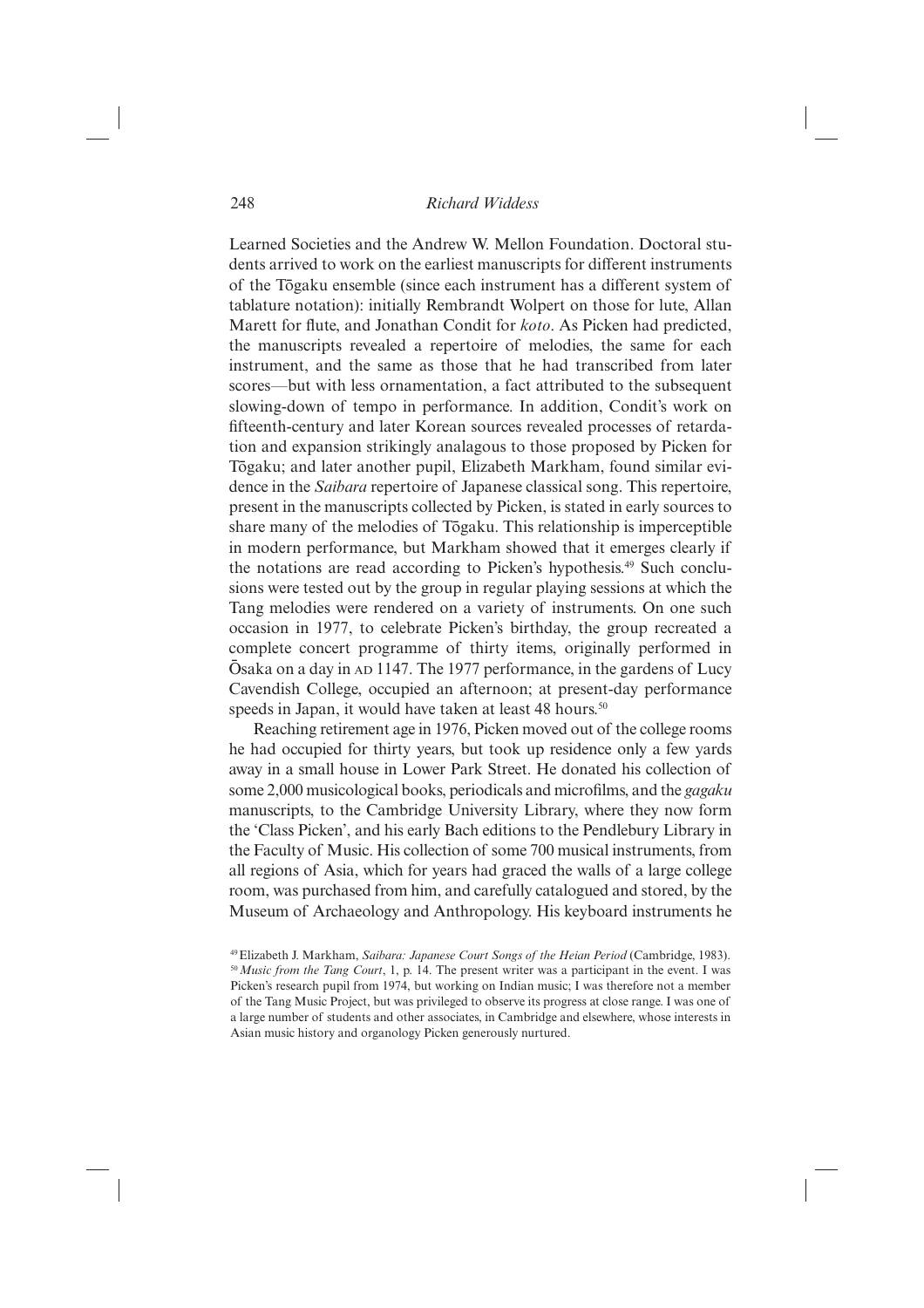retained; the chamber organ famously would not fit below the low ceiling, which had to be structurally modified to accommodate the full height of the cabinet. Though guests were always warmly welcomed, the move initiated a gradual retreat into semi-isolation. It is said that he had no telephone until he was in his eighties. This is incorrect: when he lived in college, the telephone was across the court at the Porter's Lodge, enabling him to make calls, but not be disturbed by them. Now the Lodge was more distant.

The work, however, continued unabated. An occasional periodical, *Musica Asiatica*, published by Oxford (later Cambridge) University Press, carried articles describing the work-in-progress of the project, and other output from Picken's organological researches. A multi-volume edition of the Tang-music repertoire, *Music from the Tang Court*, critically edited from the earliest manuscripts, was planned, and began to appear in 1981. Other collaborators were drawn into the project: a Japanese scholar, Yoko Mitani, advised on *koto* and was a wholehearted supporter (until her untimely death), as was the Australian composer Noël Nickson. Nickson, Foundation Professor of Music at the University of Queensland, was perhaps a surprising choice of collaborator given that he was not a specialist in East Asian music; but it seems that it was precisely his skills as a composer and analyst of Western music that Picken found valuable. As in the earlier interactions with Roberto Gerhard, Picken believed that a person with such skills could make valid evaluations of musical sound, or, in this case, music in notation, irrespective of context. Nickson's contribution, in successive fascicles of *Music from the Tang Court*, was to show that reconstructed 'original' versions of the Tang melodies were formulaic in structure, and thereby to support a view of them as a body of artfully composed music. Picken believed that no such body of melodic music existed in Japan before the Tang period, and that it could therefore have originated only in China.

As the pupils completed doctorates and research fellowships and left Cambridge for distant parts, and volumes of *Musica Asiatica* and *Music from the Tang Court* gradually emerged, it must have seemed that the 'Picken hypothesis' had been proven beyond any reasonable doubt. The group were, after all, the first to have established how to read, in terms of pitch and metrical structure, the notations of the earliest Togaku scores. But again the reaction was mixed. David Fallows opined that this work was 'arguably the most original and most important musicological research now happening in Britain'.51 Others argued that what the group

<sup>51</sup> Review: 'Musica Asiatica, iv by Laurence Picken; *Music of the Korean Renaissance: Songs and Dances of the Fifteenth Century* by Jonathan Condit', *Early Music*, 12 (1984), 397.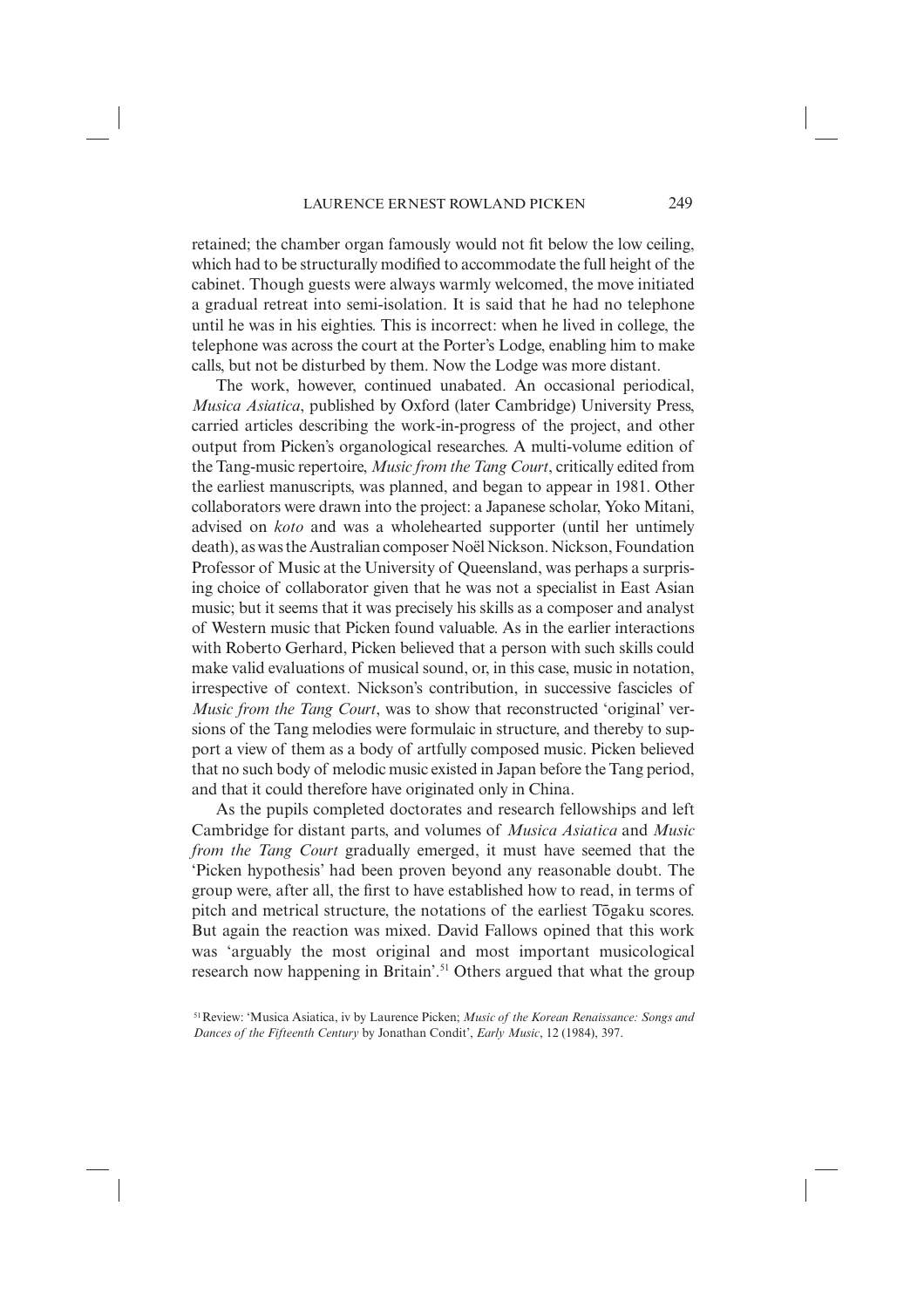had recovered was the music of the Heian court of Japan, not that of the Tang court of China a century or more earlier. To an extent this was true, since the manuscripts transcribed were the work of remarkably scholarly editors in the Heian period, and Picken was quite aware of changes to the Togaku repertoire that had begun already in Heian Japan. But to have ignored the compelling evidence for Tang origins—however the process of transmission is envisaged—would have been myopic.52 More damaging criticism came from Japan, where senior scholars such as Kishibe Shigeo and Fukushima Kazuo were absolutely unwilling to accept that performance of Togaku could have changed in the manner and to the extent that Picken claimed. Fukushima in particular was virulent in his attack, not on Picken directly, but on Markham's work, which had provided such striking confirmation of the 'Picken hypothesis'.

Picken did not live to see the gradual dawning of acceptance, probably still far from complete, by Japanese and other international scholars. Steven Nelson, who studied with Fukushima, and was himself formerly critical of the 'Cambridge school', has recently written as follows:<sup>53</sup>

Research undertaken by the late Laurence Picken and his doctoral students (chiefly Rembrandt Wolpert, Allan Marett and Elizabeth Markham) at Cambridge in the 1970's and '80's . . . has made it clear that the key to the understanding of the relationship between the melodic lines [of different instruments] in modern performance practice lies in a structural core that derives from the ancient melodies of Tang China . . . it follows that the performance tempo must originally have been faster, since it is impossible to perceive the *sho¯* or *biwa* lines as melody in modern performance.

Nelson shares some of the reservations of Japanese scholars, which focused mainly on philological and bibliographic matters, but concludes:

Notwithstanding criticism of the Cambridge view, there is no room to doubt the importance, in analysis of musical structure, of the historical perspective they champion. The idea of change as a result of gradual accretions made to ancient

<sup>52</sup> Picken addresses this issue in *Music from the Tang Court*, 7 (Cambridge, 2000), pp. 23–36. While partially accepting criticisms by Nelson and some Japanese scholars that do not affect Picken's underlying hypothesis, Marett decisively rejects those of Reese and Lam, drawing on the evidence of the historical sources themselves (Allan Marett, 'Research on early notations for the history of *Togaku* and points of scholarly contention in their interpretation', *Yearbook for Traditional Music*, 38 (2006), 79–95).

 $53$  Steven G. Nelson, 'Court and religious music (2): music of *gagaku* and  $\textit{sh\sigma}m\textit{v\sigma}$ ', in A. M. Tokita and D. W. Hughes (eds.), *The Ashgate Research Companion to Japanese Music* (Aldershot, 2008), pp. 49–76. Before studying with Fukushima, Nelson had been taught by Marett at the University of Sydney, and was therefore familiar with the work of the 'Cambridge school', if initially sceptical.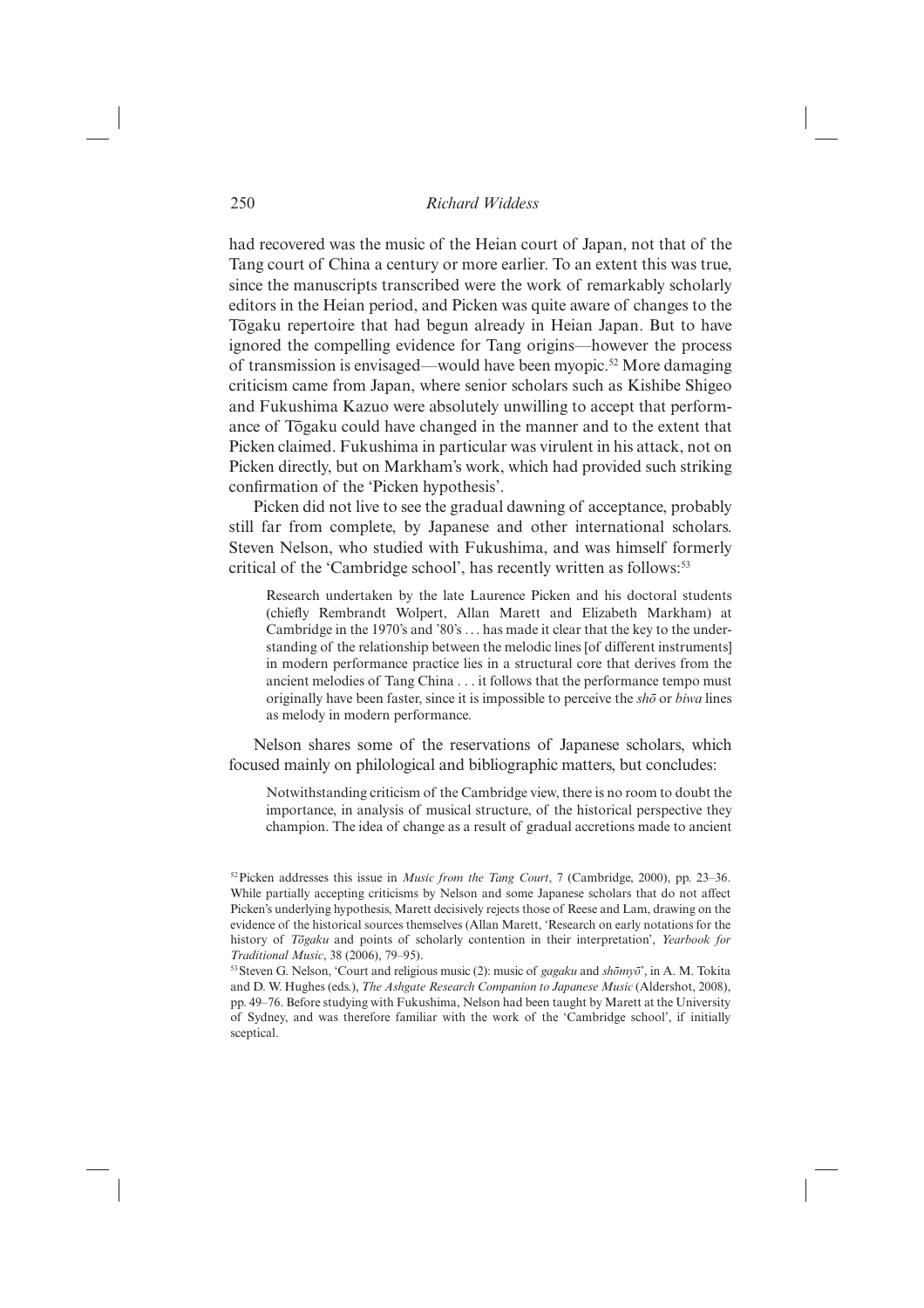melodies is much more persuasive than the opinion, sometimes still voiced by Japanese performers and scholars, that *togaku* has largely remained unchanged.

In a footnote, Nelson adds that 'The convoluted style of Picken's prose, difficult even for native speakers, may be another reason why his ideas have met with less appreciation in Japan than they might.' 'Convoluted' is not the right word. As a teacher, Picken insisted on the utmost precision, economy and clarity in his pupils' prose, but in his own he never completely shed the clinical style and vocabulary of scientific writing, and made few concessions to the non-specialist arts reader, failing to appreciate the degree of difficulty and potential for misunderstanding that might arise from the difference between his language and that of other musicologists. For this reason, among others, his work has been largely ignored by ethnomusicologists of the anthropological school. Another reason is that they do not consider it to be ethnomusicology—which, by their definition, it is not: what Picken pursued was, in his words, a 'science of musicology'.54

Another disappointment for Picken in his retirement years was his failure to achieve due recognition in the Faculty of Music. The appointment of Alexander Goehr to the Chair brought to the helm a Professor who, like Dart, was generously disposed towards ethnomusicology and appreciated Picken's exceptional distinction. For a time the relationship was cordial. Picken was invited to lecture, for the first and only time in the Faculty. A third-year BA option in Asian Musics was created, taught by Picken's pupils. But Picken became frustrated by what he saw as the lack of commitment by the Faculty, and lost heart. By the time ethnomusicology came to be established in the Faculty in 1983, he declined to take any part in it. Thus a development that he had hoped for many years to see, happened without him.

Despite these disappointments, Picken's achievements were honoured elsewhere in the last phase of his working life. He was elected to a Fellowship of the British Academy in 1973, and to Honorary Fellowships at Jesus College (1989), Trinity College (Cambridge) and the School of Oriental and African Studies (both 1991). He was awarded an honorary doctorate of the University of Paris X, Nanterre (1988), and the Curt Sachs Award of the American Musical Instrument Society (1995), the latter for his achievement in 'the technical analysis and description of musical instruments [from] a scientific viewpoint'. In 1979 he was exceptionally

<sup>54</sup> See L. E. R. Picken, 'Review of Mantle Hood, *The Ethnomusicologist*', *Modern Asian Studies*, 7 (1971), 754–6.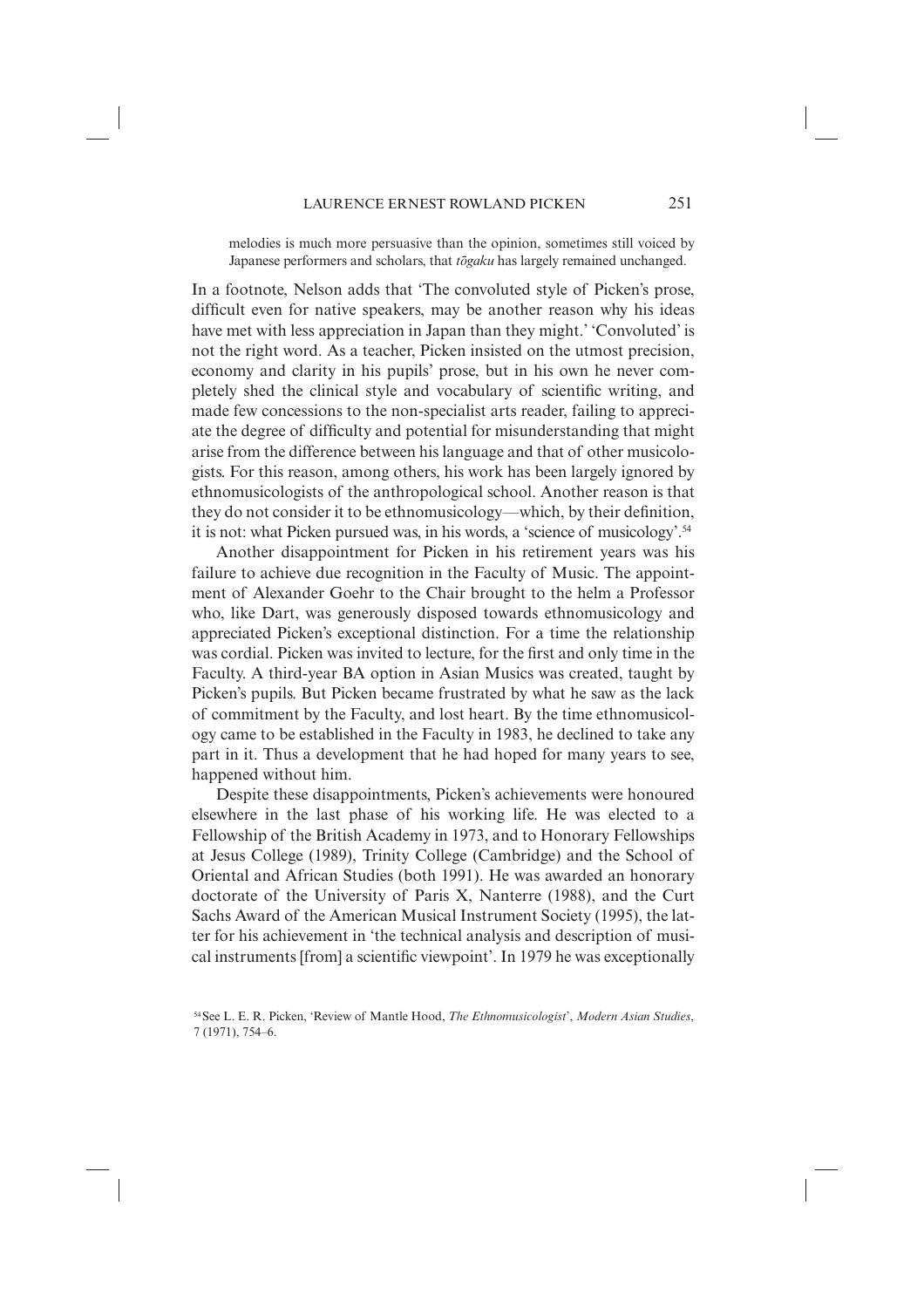elected to a second Walker-Ames Visiting Professorship in the University of Washington, in Musicology, twenty years after his first, in Zoology; but he cancelled the trip in protest at his treatment at the US visa office. Also in 1979, his seventieth birthday was celebrated with a second Festschrift, written by pupils and research associates;<sup>55</sup> the first, a volume of essays by an international array of ethnomusicologists, had been given to him ten years earlier.<sup>56</sup>

Of all the tokens of recognition he enjoyed, perhaps none gave him greater pleasure than the invitation in 1990 from the Shanghai Conservatory of Music to lecture and attend a concert of Tang Music. This was played from his transcriptions by twenty staff and students of the Conservatory, playing facsimiles of surviving Tang instruments, under the direction of Noël Nickson. It was his first visit to mainland China since 1944: 'It was a really grand occasion', he recalled, 'a concert worthy, in intention, of the court banquets of the Tang.'57 The success of the performance contrasted with Nickson's earlier attempts with Japanese performers, whose instrumental techniques turned out to have changed too much to allow them to play at the faster tempi envisaged by Picken. Similarly, he found Chinese musicologists more receptive to his ideas than those in Japan.

In 1997, the American conductor Sarah Caldwell descended unannounced on Lower Park Street to seek advice on Chinese music from its greatest living authority. Her encounter with the retiring scholar led to the formation of an Ancient Asian Music Project sponsored by the Library of Congress, and a conference of Picken's former pupils was convened their first meeting for twenty years—to discuss its direction. The project resulted in the appointment of an assistant, Mr Michael Good, whose help and support were to be invaluable to Picken for the remaining years of his life; and in the establishment of research posts for Wolpert and Markham at the University of Arkansas, to enable them to continue working on the Tang Music Project.

Throughout the 1980s and 1990s, in continuing good health and undiminished intellectual energy, Picken continued to work on fascicles of *Music from the Tang Court*. Successive volumes, however, contained progressively fewer items of musical repertoire, and more essays by himself,

<sup>55</sup>*Music and Tradition: Essays Presented to Laurence Picken*, ed. D. R. Widdess and R. F. Wolpert (Cambridge, 1981).

<sup>56</sup>*Perspectives on Asian Music: Essays in Honor of Dr. Laurence E. R. Picken*, ed. F. A. Kuttner and F. Lieberman, *Asian Music*, 6 (1–2) (1975).

<sup>57</sup> Quoted in Kouwenhoven, *Interview*.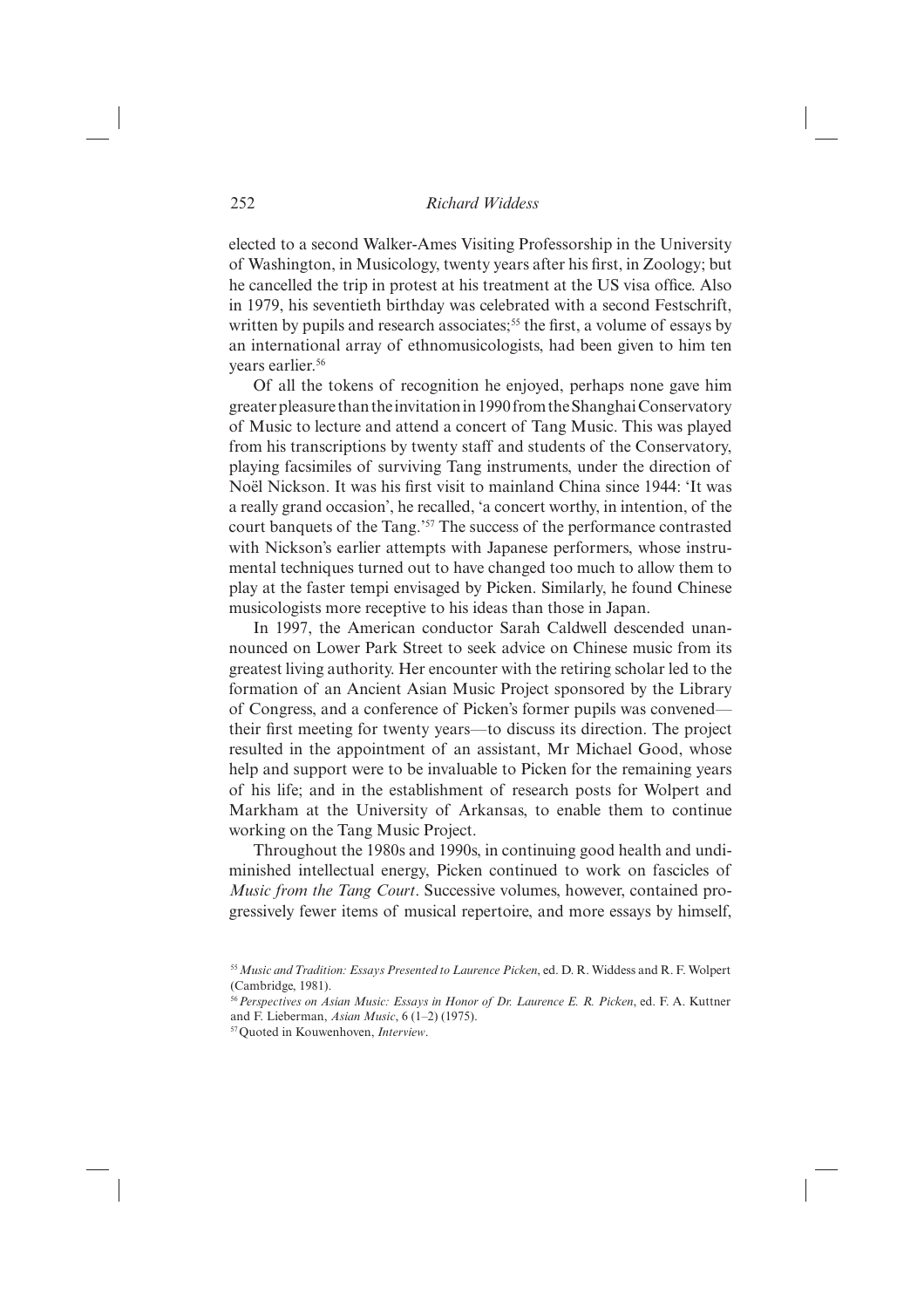Nickson and others exploring the structure of the music, its sources and their interpretation, and countering critics by explaining methods and assumptions. The last volume of *Music from the Tang Court* that Picken completed (Volume 7, 2000) contains no music from the Tang court at all, but instead a collection of essays that demonstrate, at the very end of his working life, Picken's undiminished capacity for original thought and detailed musical, historical and scientific enquiry, but perhaps an overambitious judgement of what can securely or usefully be said in the light of evidence from remote periods of history and diverse cultural, geographical, linguistic and biological origins. But this ambition was characteristic of him. Forty years earlier, he had written:58

In practice, criticism may be justified, and yet the work criticised may be valuable . . . Taking a long view, what is valuable in science is the body of established fact; taking a short view, what is valuable is the hypothesis, emitted perhaps on the basis of insufficient or misinterpreted data, but none the less a stimulus to the scientific community  $\dots$  It may be objected that there is danger in giving wider currency to hypotheses still insufficiently sharply formulated; but this is the way in which science has always developed.

Volume 7 was to be the last in the series. In the year of its publication, the death of his sister, to whom he had been close, the strain of selling the family home in Birmingham, and the onset of Alzheimer's disease, precipitated a decline that prevented any further work. His last excursion from Cambridge was a visit to the USA at the invitation of Caldwell and the Library of Congress. On his return, a move from Lower Park Street to the care of the Hope Nursing Home soon became inevitable, but not before he enjoyed two last musical tributes: the Jesus College Orchestra's rendition of a Tang music piece at the May Week concert, and a concert of his youthful compositions in the college Chapel. He died on 16 March 2007 aged 97.

# Retrospect

A colleague at Jesus College wrote:

Laurence was self-effacing, a very private person . . . though he could at times let one beyond his reticence, and perhaps most easily through music . . . Soft-spoken, deliberate in movement, modest in demeanour, thoughtful in expression, he was demanding of himself; as he could be of others too, sharply unaccepting of

58*The Organization of Cells and Other Organisms*, xxxvi f.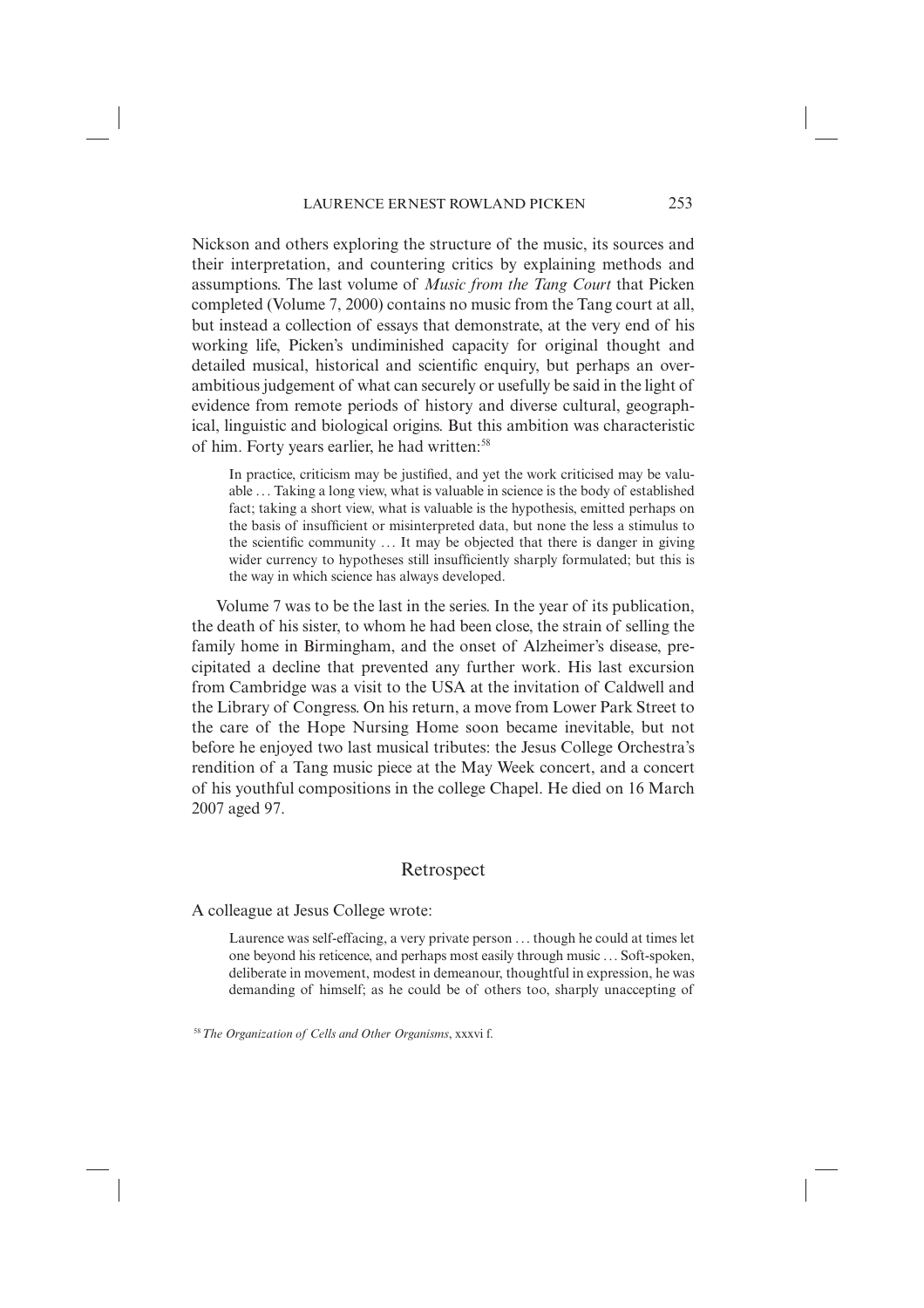mistakes and professional failings. His determination was great—he could not otherwise have achieved all he did—and his commitment to scholarly standards and intellectual rigour unwavering. Nothing though took away from his gentle kindness, from the warmth that was somehow always there and that would be apparent at times, after a time.59

For those who knew him, it is indeed this warmth, expressed through le gendary hospitality and generosity with knowledge, time and friendship, that is most memorable. With warmth came a vulnerability that made him, at times, quick to take offence, a weakness that he regretted. He regarded research as a privilege, demanding unwavering commitment, self-sacrifice and determination. Not for him the ties and responsibilities of family: but he regarded his pupils as his children.

The ethnomusicologist and anthropologist Carole Pegg wrote in 1989:

The extraordinary interdisciplinary nature of Picken's work makes it difficult to compartmentalize. He has had a distinguished career in two fields—zoology and music—and his work in the latter field is important in such diverse disciplines as sinology, turkology, oriental studies, social anthropology, acoustics and ethnomusicology.60 Whatever he undertakes is executed with depth and scientific precision. His work in music is characterized by his treatment of it as a science, his sense of history and yet a capacity, when dealing with the music of cultures distant in both time and space, to give them contemporary relevance. It is perhaps the immensity of his work—both in terms of its inter-disciplinary relevance and its mass of factual data—which has hindered Picken's recognition by mainstream anthropology [and, one might add, ethnomusicology].<sup>61</sup>

Picken was not given to formal religion, but 'the transcendence of the structures he studied in plants, organisms and musical scores led him to see himself as part of the overarching structure and process of creation'.<sup>62</sup> His ability to grasp—or at least predict—the interconnectedness of structures at the most minute and most universal levels characterises his work in both science and musicology, and is perhaps his most enduring legacy. Thus his penetrating analysis of an Afghan quail-lure (a miniature, singlenote, sound-producing device of ingenious construction which he encountered in Kabul) hints at a sweeping vision of the history of music and musical instruments across Europe and Asia from prehistory to the present

60 One could add organology and music archaeology.

<sup>59</sup> Heath, *Address.*

<sup>61</sup> Carole Pegg, 'Experimental musicology: the work of Laurence Picken', *Anthropology Today*, 5:1 (1989), 16–17.

<sup>&</sup>lt;sup>62</sup> The Revd Margaret Widdess, address delivered at the funeral of Laurence Picken, 30 March 2007.